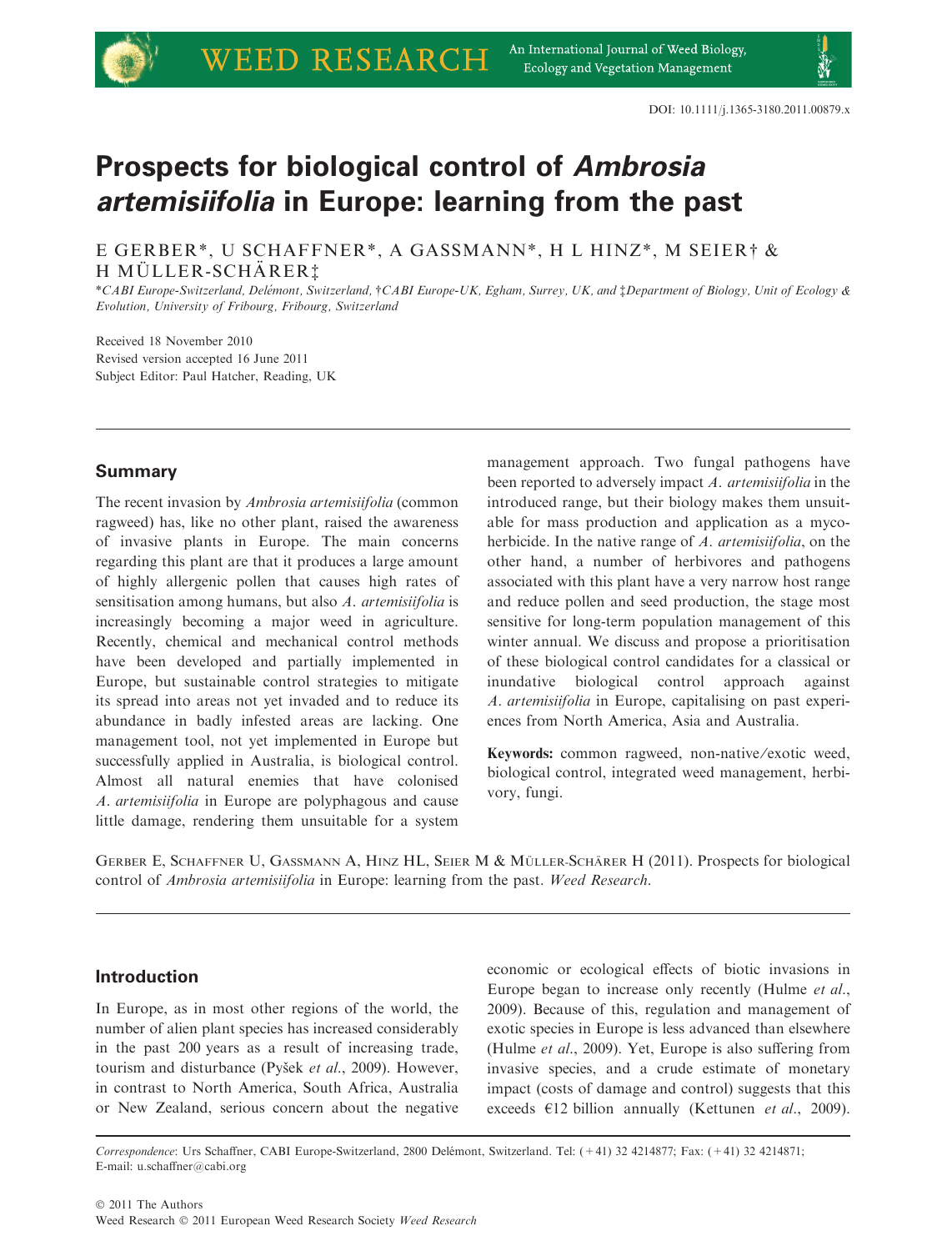This is an underestimate, as potential economic and environmental impacts are unknown for most of the alien species found in Europe (Vilà et al., 2010).

Like no other plant, Ambrosia artemisiifolia L. (common ragweed) has raised the awareness of invasive plants in Europe. First records of this plant species in western Europe date back to the mid-1800s and in eastern Europe to 1900, but it was only in the late 1920s that A. artemisiifolia became an increasing problem in Europe (Csontos et al., 2010). The main concern regarding A. artemisiifolia is its large production of highly allergenic pollen that already causes rates of sensitisation among Europeans ranging from 15% (e.g. Germany, the Netherlands and Denmark) to 60% (Hungary: Rybnicek & Jäger, 2001; Taramarcaz et al., 2005). This results in allergic rhinitis and severe asthma in over 20% of the population of affected areas (Kazinczi et al., 2008).

The recent spread of A. artemisiifolia and the resulting increasing risk to human health and agriculture have resulted in a number of publications on the further invasion and potential danger of this invasive weed, its medical aspects, pollen monitoring across Europe and control methods at a local scale (Buttenschøn et al., 2009). In 2006, the national authorities in Hungary and Switzerland established a legal basis for mandatory control of A. artemisiifolia. Although chemical and mechanical control methods have been developed and partially implemented (Buttenschøn et al., 2009), sustainable control strategies to mitigate spread into areas not yet invaded and to reduce its abundance in badly infested areas are lacking in Europe. One management tool that has received little attention in Europe so far is biological control (cf. Müller-Schärer and Schaffner (2008), for a recent review on the various methods and strategies and Shaw *et al.* (2011) for control of Fallopia japonica). Based on a prioritisation scheme developed by Sheppard et al. (2006), A. artemisiifolia was identified as one of the 20 most promising species for classical biological control in Europe.

Ambrosia artemisiifolia also causes problems in the northern parts of North America, Australia and large parts of Asia, so there is a significant amount of information available on the biology of this plant and on the efficacy of various control measures. Ambrosia artemisiifolia has been subjected to classical biological control programmes in eastern Europe, Australia and eastern Asia with variable success (Julien & Griffiths, 1998; Zhou et al., 2009). The information gathered in these biological control programmes may act as a basis on which to develop a biological control programme for Europe. Integration of biological control into existing short-term control measures may then lead to a sustainable management strategy of A. artemisiifolia and other Ambrosia species invasive in Europe.

This article outlines the present status, impact and management of A. artemisiifolia and other exotic Ambrosia species in Europe, reviews the available information on natural antagonists associated with Ambrosia species in Eurasia (their introduced range) and North and South America (their native range), summarises attempts to control A. artemisiifolia using biological control worldwide and explores prospects for its application in Europe, including a prioritisation of potential biological control organisms.

## Taxonomy and distribution

Ambrosia species are annual or short-lived perennial plants in the family Asteraceae, placed in the tribe Heliantheae and subtribe Ambrosiinae. Ambrosia is said to contain between 21 (Sheppard et al., 2006) and 41 species (Payne, 1966) worldwide. The genus is thought to have evolved in the Sonoran desert (south-western USA and adjacent Mexico) and subsequently radiated outwards, with species today mainly occurring in North and South America (Payne, 1966). The two species of main concern to Europe, A. artemisiifolia and Ambrosia trifida L., both apparently speciated after the genus had radiated, and neither species now occurs in the Sonoran desert (Payne, 1964). According to the Global Invasive Species Database, the native range of A. artemisiifolia includes Mexico, the United States and Canada (GISD, 2009).

Only one species of the genus, Ambrosia maritima L., is native in Europe, but it is restricted to the Mediterranean region (Greuter, 2006–2009). Payne (1966) suggested that A. maritima might be an ecological form of A. artemisiifolia, but its species status is now considered as accepted (Greuter, 2006–2009). Other genera within the subtribe Ambrosiinae include Parthenium, Xanthium, Iva and Heptanthus. With the exception of Xanthium sibiricum Patrin, a species native to Asia (GRIN, 2009), all other species from these genera are native only to North and/or South America (Bremer, 1994).

Several species have been accidentally introduced into Eurasia, four of which are naturalised in European countries (Table S1). Ambrosia artemisiifolia is the most important of the introduced Ambrosia species. This species has been recorded from almost all European countries (DAISIE, 2009; Table S1), but at variable densities. The regions most severely invaded in Europe are central (Hungary, Austria, Slovakia), eastern (Ukraine, European part of Russia), south-eastern (Romania, Croatia, Serbia) and southern Europe (southern France, Italy). In contrast, A. artemisiifolia is currently relatively rare in northern Europe (e.g. Ireland, Scotland, Norway and Sweden), but climate change is expected to facilitate the establishment of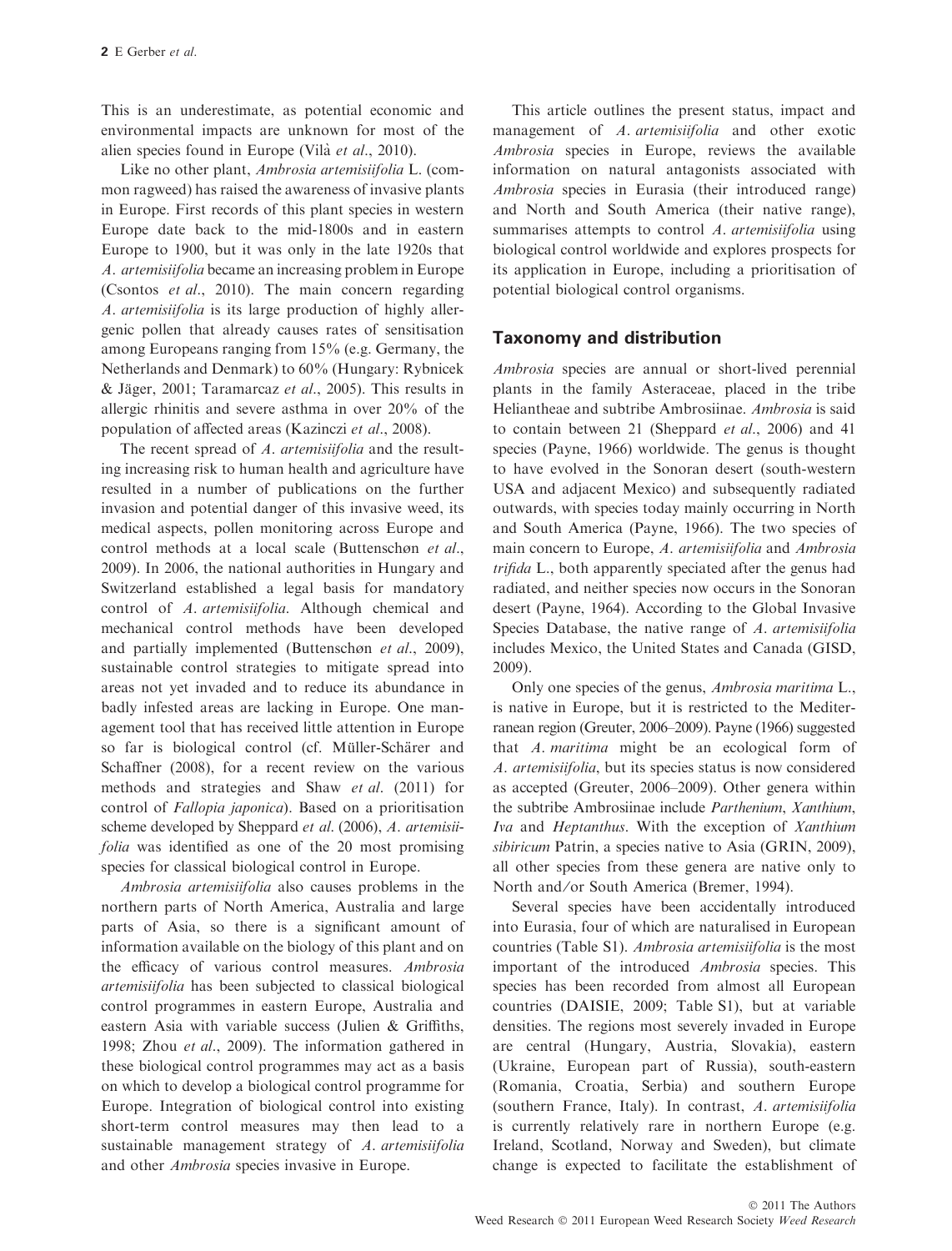ragweed as a self-propagating weed in these regions in the near future (Hyvönen et al., 2011).

Based on molecular markers, populations in France have been found to have similar genetic variability as those in North America, but within-population variation was surprisingly higher in the introduced than in the native range (Genton et al., 2005). Indeed, multiple sources of the French populations were diagnosed, but subsequent analyses showed that this was rather the result of introduction of seed mixtures containing different North American populations than due to multiple introductions (Genton et al., 2005). The introduced range of two other species originating from North America, A. trifida and Ambrosia psilostachya DC, includes several European countries (EPPO, 2009; Table S1). A fourth species, Ambrosia tenuifolia Spreng., native to South America, is recorded from three European countries (Table S1). In addition to these four species, a single occurrence is reported for Ambrosia acanthicarpa Hook from the UK (GBIF, 2009).

#### Biology and dispersal

Ambrosia artemisiifolia is an annual pioneer species and flourishes in disturbed habitats, such as roadsides, waste places, construction sites, agricultural fields, disturbed or abandoned fields, waterways and urban areas (Fumanal et al., 2008). This wind-pollinated monoecious plant has been assumed to be self-compatible and capable of selfing (Bassett & Crompton, 1975; Genton et al., 2005), but more recent studies using allozyme markers demonstrated high outcrossing rates and strong self-incompatibility mechanisms (Friedman & Barrett, 2008). The plant overwinters as seed that germinates in spring. Plants are in the vegetative phase from May to August and bloom from August to October (Brandes & Nitzsche, 2007). Pollen production recorded for individual A. artemisiifolia plants collected in France ranged from 4 million to 10 billion grains and seed production from 346 to 6114 seeds per plant (Fumanal et al., 2007a). Ambrosia artemisiifolia has a long-term persisting seedbank, with seeds remaining viable for more than 39 years (Bassett & Crompton, 1975).

Dispersal by seed occurs mostly by human activities through soil and seed transport (Bassett & Crompton, 1975). In addition, seeds can float and hydrochory appears to be an important dispersal mechanism along rivers, explaining the rapid colonisation of newly formed sand and gravel bars (Fumanal et al., 2007b). Ambrosia trifida L. is also an annual weed, and its biology is similar to that of A. artemisiifolia, but it is more frostresistant, develops faster and its mature seeds appear earlier (EPPO, 2009). Ambrosia psilostachya and A. tenuifolia Spreng. are perennial species. Ambrosia psilostachya is considered to have less potential for establishment and spread in Europe, because it produces less seeds than the two annual exotic Ambrosia species (EPPO, 2009).

## Impact and management

#### Impact on human health

Ambrosia species produce allergenic pollen, which can induce allergic disease, such as rhinitis, conjunctivitis and asthma, as well as contact dermatitis and urticaria (e.g. Taramarcaz et al., 2005; Kazinczi et al., 2008). A clear correlation was found between the amount of airborne pollen and the proportion of allergic response in the population (Jäger, 2000), with a threshold value of  $c$ . 10 pollen grains per  $m<sup>3</sup>$  provoking allergic rhinitis in sensitive persons, compared with 50 grass pollen grains (Taramarcaz et al., 2005). The medical costs of these allergies are already substantial in highly infested regions in Europe, such as in Hungary (110 million  $\epsilon$  per year; Kazinczi et al., 2008) and Austria (88 million  $\epsilon$  per year; S. Jäger, HNO–Klinik, Med-UniWien, pers. comm.).

Besides financial losses because of expensive antiallergy treatments, lost working time caused by debilitating allergic reactions constitutes an additional significant economic cost to society. In highly infested regions, A. artemisiifolia has rapidly become the main allergen, as it is in North America, where its pollen has been reported to account for 50–75% of pollen allergies (Frenz, 1999). Because of its late flowering, pollen affects allergic individuals at a time when many would normally be experiencing relief from their symptoms. Ambrosia species thus extend the 'problem season' of the pollenallergic population. As a further consequence of its wide distribution and severe impact on human health, tourism can be affected if visitors avoid areas with high Ambrosia occurrence (e.g. the Dalmatian coast in Croatia).

#### Impact on agriculture

In Europe, A. artemisiifolia is mainly reported as a weed of spring-sown crops, causing significant yield losses, especially in sunflower, maize, sugar beet, soyabeans and cereal crops (Kazinczi et al., 2008). Damage is especially high in crops with low canopy height, such as beets, which can have up to 70% yield loss (Buttenschøn et al., 2009). Because of its late emergence, A. artemisiifolia can also establish and reach high densities during intercrop periods in oilseed rape or cereal stubbles, as well as on fallow and set-aside land (Kazinczi et al., 2008). In South Hungary and East Croatia, it is economically the most important weed in sunflower and soyabean, causing highest yield reductions and control costs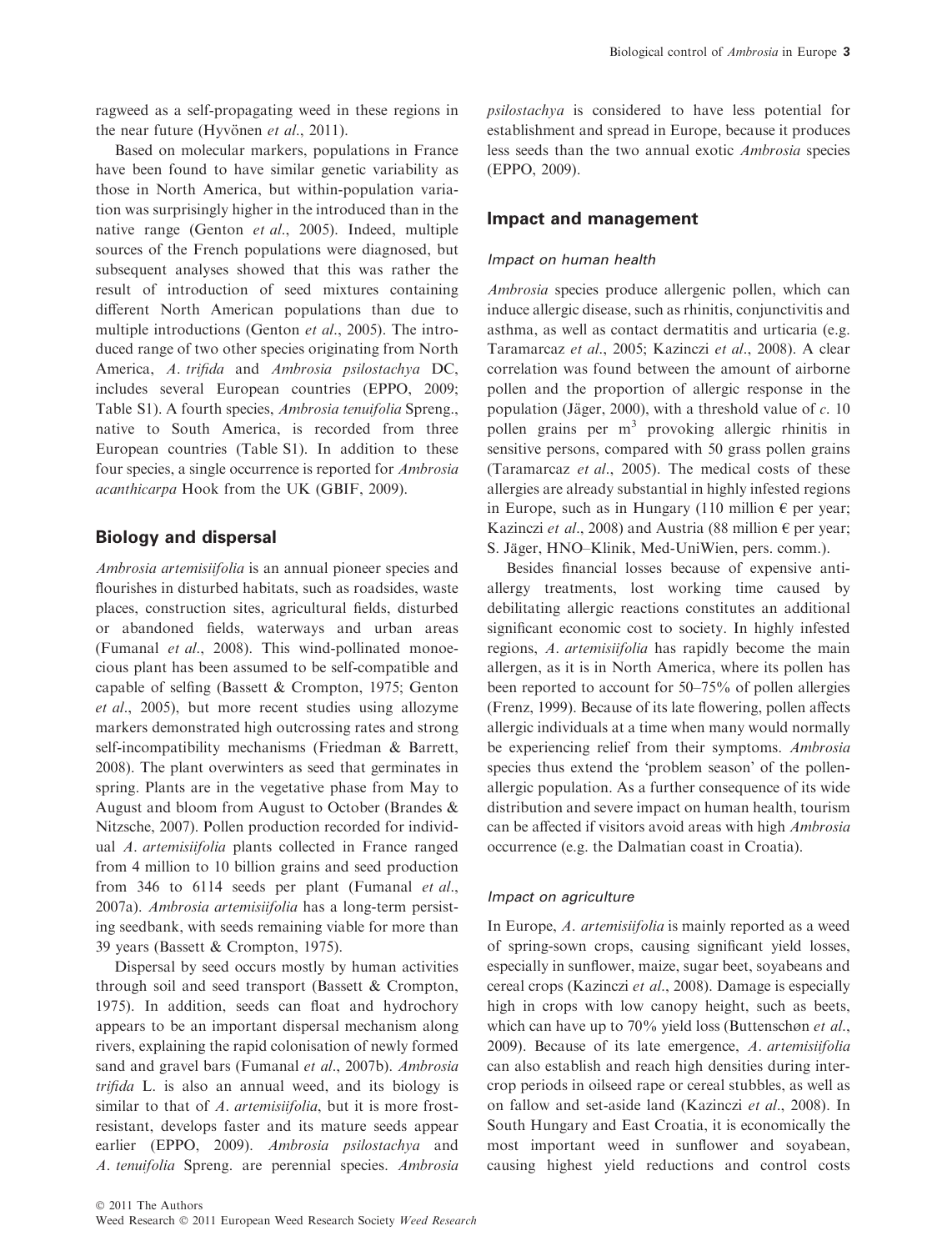(Buttenschøn et al., 2009). The species is particularly problematic for Hungary, where sunflower is a major crop plant, and where A. artemisiifolia was present on 5.4 million ha in 2003, of which 700 000 ha were heavily infested (Tóth et al., 2004). Yield losses alone were estimated at  $€130$  million per year for Hungary (Kémives et al., 2006). Furthermore, herbicide use is greatly limited in sunflower because of its botanical similarity with the weed. The occurrence of A. artemisiifolia in sunflower crops further facilitates the dissemination of the plant throughout Europe, mainly as bird seed and crop seed. In addition, widespread herbicide resistance (e.g. Kazinczi et al., 2008) and the ban or dose reduction of efficient herbicides greatly limit successful short-term management in crop fields.

#### Impact on biodiversity

As a pioneer species, A. artemisiifolia is a species primarily of secondary succession. It is generally dominant in undisturbed areas only in the first year of colonisation, but then, because of its late emergence, it is replaced by perennial species (Buttenschøn et al., 2009). In early successional fields, dense layers of A. artemisiifolia in spring can temporarily reduce the number of native species, but this effect disappears again later in the season (Armesto & Pickett, 1985). In general, the habitat preference of A. artemisiifolia makes most habitats of high nature conservation value unsuitable for the species, but colonisation of dry and semi-dry grassland, open steppe vegetation, sand dunes and embankments along rivers has been reported (Brandes & Nitzsche, 2007).

#### Current management of Ambrosia species

Prevention of invasion is the most cost-effective measure against plant invaders. The alarming figures outlined earlier prompted some authorities to react quickly by establishing awareness-raising programmes and guidelines for prevention, early detection and rapid response (Buttenschøn et al., 2009). This includes information and awareness campaigns, limiting unintentional spreading of A. artemisiifolia seeds and monitoring areas prone to invasions, such as along transport corridors.

However, the ability of A. artemisiifolia to grow side branches after partial control and its high multiplication rate renders control challenging. Herbicides and mechanical control (uprooting, cutting and ploughing) are best suited as local and short-term measures to eradicate initial and small populations and to mitigate further spread of established populations. Herbicide treatments in crops may be sufficient to prevent yield losses, but cannot prevent A. artemisiifolia populations from flowering and setting seeds. In non-agricultural land, eradication of A. artemisiifolia using herbicides can be envisaged (Gauvrit & Chauvel, 2010), but often financial constraints and the need to protect the accompanying vegetation do not allow large-scale application of herbicides. Here, as well as in crops, the management of a competitive plant cover (the crop or the native vegetation) was found to reduce the biomass of A. artemisiifolia effectively, but again, seed set could not be prevented (Buttenschøn et al., 2009).

Thus, effective short-term control measures that reduce the biomass of A. artemisiifolia are available for most crop species. However, flowering (including pollen production) and seed set and thus population propagation of A. artemisiifolia cannot be prevented at present. The large area already invaded by A. artemisiifolia in Europe and the fact that grassland communities, open habitats and riverbanks are increasingly invaded (DAISIE, 2009) will not only increase the impact on human health, but also on major crops across Europe, rendering this plant invader economically significant. Sustainable control strategies to mitigate its further spread into areas not yet invaded and to reduce its abundance in badly infested areas are therefore urgently needed in Europe. One alternative management option, already successfully implemented in several countries, is biological control.

## Antagonists of Ambrosia artemisiifolia

To assess whether any natural enemies (herbivores or fungal pathogens) attacking A. artemisiifolia in its introduced range in Eurasia could be used in a system management approach in Europe or in an inundative approach using native antagonists, we conducted a literature survey using the 'CAB Abstracts' and 'scholar.google.com' databases in August 2009, using the search terms 'Ambrosia' or 'ragweed', in combination with 'herbivore' or 'insect' or 'pathogen' or 'natural enem\*' or 'biological control', with no restriction on publication year. From all retrieved papers, we also screened the reference lists for other suitable publications. A similar search was conducted for the native range to compile a comprehensive list of herbivores and pathogens associated with A. artemisiifolia and other Ambrosia species, as background data for a potential classical biological control approach or an inundative approach using exotic biological control agents.

## Herbivores and pathogens associated with Ambrosia artemisiifolia in Eurasia

In total, the literature review revealed some 40 insect species (including two unidentified geometrids) associated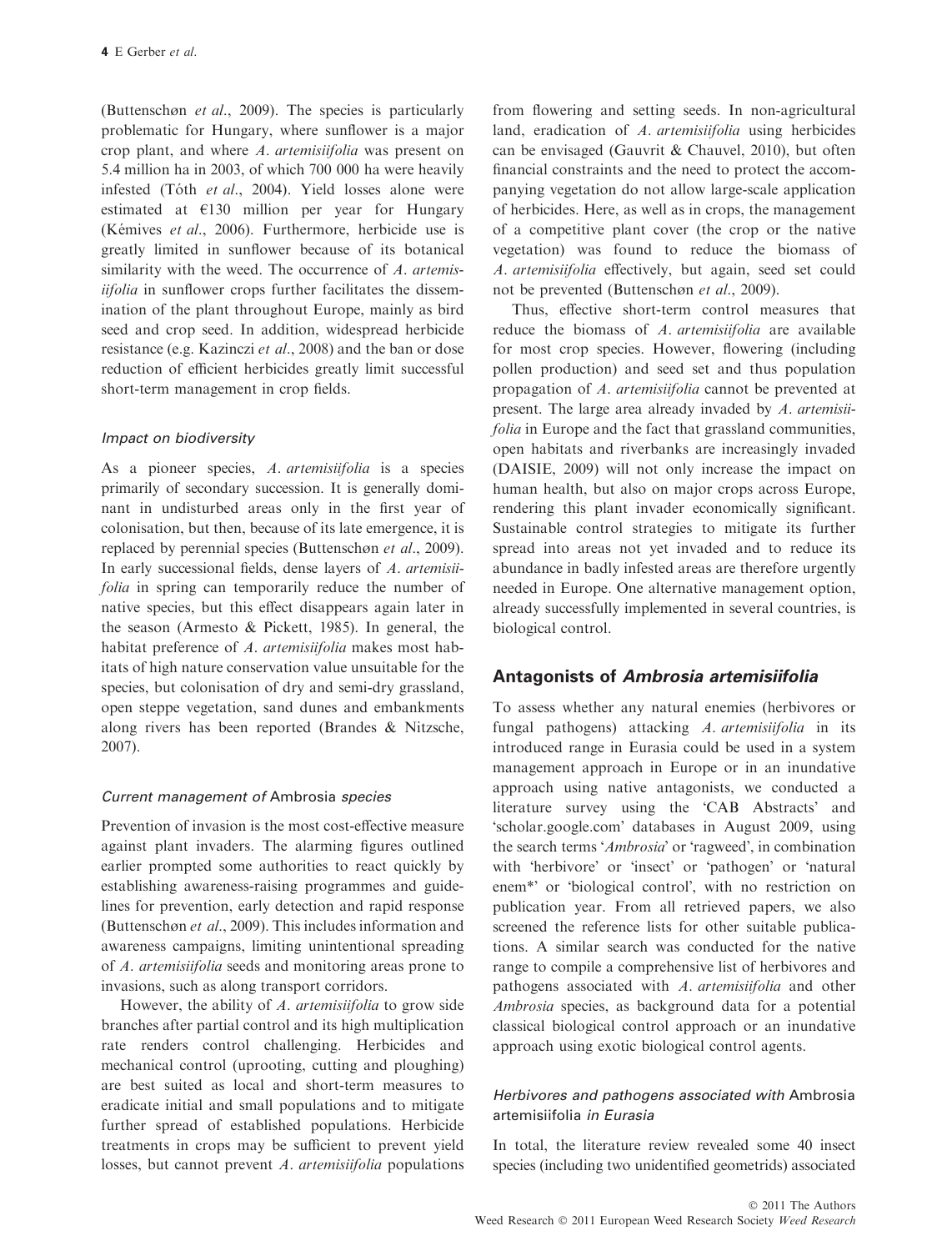with A. artemisiifolia in Eurasia (Table S2). Most of these insect species are polyphagous, and they appear to cause only moderate damage to A. artemisiifolia. The only exception is the moth Ostrinia orientalis Mutuura & Munroe (Lepidoptera: Pyralidae), which was found to significantly reduce biomass and plant height of A. artemisiifolia in China (Wan et al., 2003); however, this species is also recorded from Xanthium sibiricum and Rumex species (Polygonaceae) and hence has a relatively broad host range (Ishikawa et al., 1999).

Of the 20 fungal pathogens found associated with Ambrosia species in Eurasia (Table S2), most have a wide host range and have little impact on the plant in the field (Kiss et al., 2003). Outbreaks of disease epidemics caused by two biotrophic fungal pathogens, Phyllachora ambrosiae (Berk. & M.A. Curtis) Sacc. and Plasmopara halstedii (Farl.) Berl. & De Toni, did affect A. artemisiifolia in Hungary in 1999 and 2002 (Vajna et al., 2000; Vajna, 2002), but not in other years (Kiss, 2007). A newly described species associated with A. artemisiifolia in Hungary, Septoria epambrosiae D.F. Farr (Farr & Castlebury, 2001), is also known from A. trifida in North America. In China, the damaging microcyclic rust Puccinia xanthii Schwein. has been recorded from A. trifida as P. xanthii f. sp. ambrosiae-trifidae Batra (Lu et al., 2004), following Batra's initial classification of a host-specific P. xanthii accession from the same host plant in North America (Batra, 1981). This rust species is considered to comprise a number of hostspecific rust populations adapted to specific Asteraceae hosts (Batra, 1981; Morin et al., 1993; Kiss, 2007; Seier et al., 2009).

#### Herbivores and pathogens associated with Ambrosia species in their native range

Compared with the low number of phytophagous organisms associated with Ambrosia species in their introduced range in Eurasia, numerous species are known from their native range. A combination of literature surveys, studies of museum collections and field surveys conducted from 1965 onwards has identified as many as 450 species of insects, mites and fungi associated with Ambrosia species in North and South America (Goeden & Andres, 1999). On individual Ambrosia species, as many as 113 (on Ambrosia psilostachya) and 88 (on Ambrosia confertifolia DC) insect species were recorded in Southern California alone (Goeden & Ricker, 1975, 1976). Many of these species also feed on other genera in the Asteraceae or other families. However, a combined literature and internet survey for species potentially specific at the subtribe level (i.e. associated with Ambrosia species and for which no other host plant record has been found outside of the subtribe Ambrosiinae) revealed 109 specialist invertebrate (Table S3) and 19 specialist fungal species (Table S4). This amounts to  $c. 36\%$  and  $25\%$  of the total number of invertebrates and fungal species recorded from the native range respectively. Within invertebrates, Lepidoptera (40 species) largely dominate, followed by Coleoptera (28 species), Diptera (19 species) and Hemiptera (18 species). In addition, four mite species have been recorded from members of the genus Ambrosia. The majority of herbivores with a known feeding niche are leaf feeders (50%), followed by stem miners (28%), seed feeders (12%) and flower or pollen feeders  $(9\%)$ .

Numerous fungal pathogens associated with Ambrosia species in the native range have a wide host range, either within the Asteraceae or across a number of different plant families. However, some fungal species are similarly restricted to the genus Ambrosia, e.g. Septoria ambrosiicola Speg. and Passalora ambrosiae (Chupp) Crous & U. Braun (synonym Cercospora ambrosiae Chupp; see Table S4). Other pathogen species such as the white blister 'rust', Pustula tragopogonis (Pers.) Thines [synonym Albugo  $tragopogonis$  (D.C.) Gray], and the true rust  $P.$  xanthii have been recorded from a number of different genera within the Asteraceae; however, P. tragopogonis and, as indicated earlier, P. xanthii have been shown to comprise different formae speciales with a highly restricted host range. The existence of formae speciales is also known for the powdery mildew species Golovinomyces cichoracearum var. chichoracearum (DC.) V.P. Heluta (synonym Erisyphe cichoracearum DC.), and a restricted host range of accessions of this pathogen associated with A. artemisiifolia cannot be ruled out (Ellison & Barreto, 2003).

## Biological control of Ambrosia species

#### Biological control of Ambrosia species in their native range

Ambrosia artemisiifolia and A. trifida are also noxious weeds in their native range, in particular in Canada (Cowbrough, 2006) and in the northern United States (USDA-NRCS, 2009), causing allergenic hay fever (Bassett & Crompton, 1975). As the highest densities of both species are found in the most densely populated part of Canada (southern Ontario and Quebec), the feasibility of the mycoherbicide approach, i.e. the periodic inundative application of high doses of indigenous pathogens over an entire weed population, was studied in both Canada and the USA. Protomyces gravidus Davis, which attacks A. artemisiifolia, A. trifida, Xanthium strumarium L. and members of the genus Bidens (tribe Coreopsideae, Asteraceae), was studied in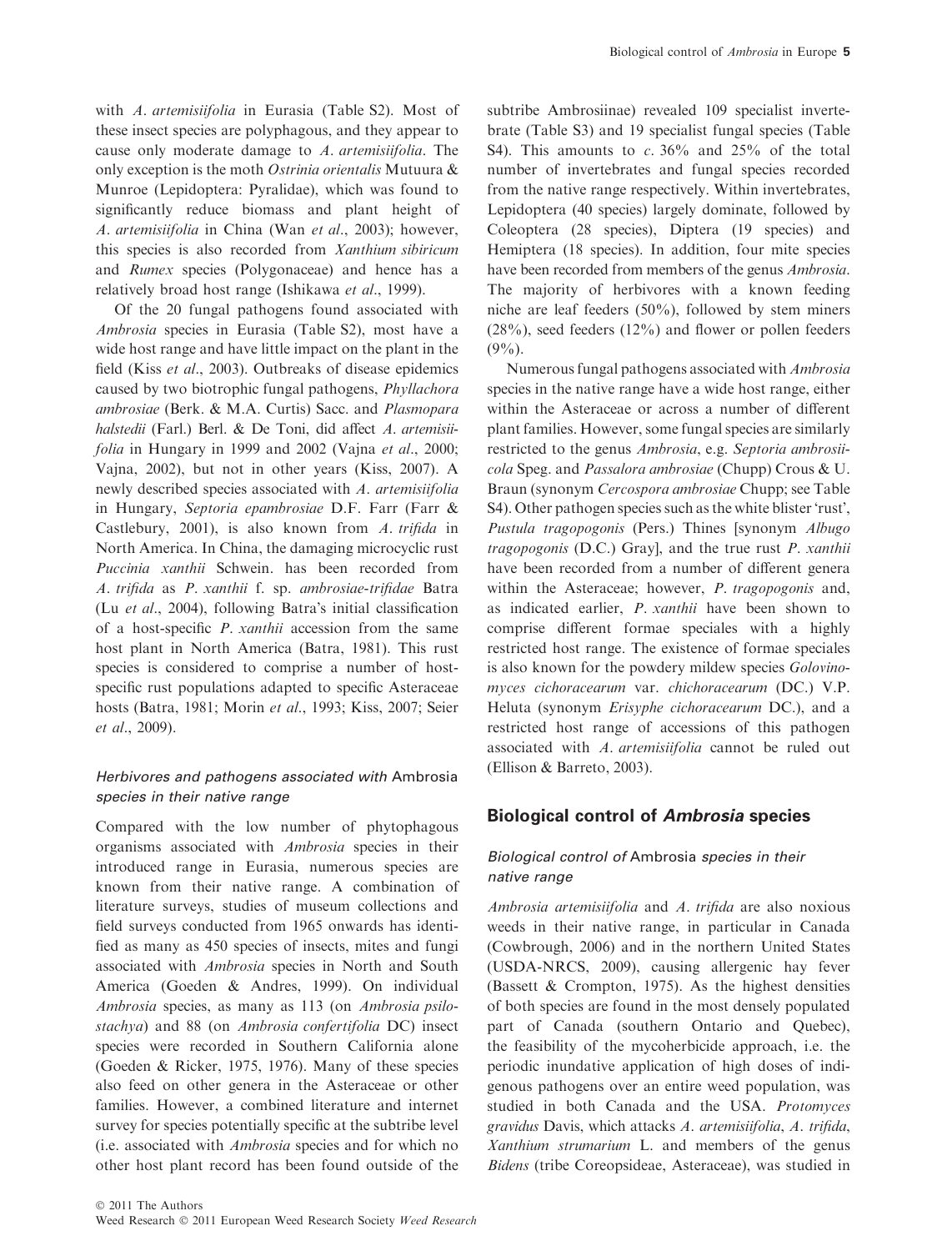the USA (Cartwright & Templeton, 1988; Table S4). The species causes stem gall disease and killed plants when these were infected systemically. However, the low rate of infection and lack of virulence when applied as a mycoherbicide strongly limited the ability of this organism to control A. artemisiifolia. The project was therefore stopped.

A forma specialis of P. tragopogonis has been described from A. artemisiifolia in Canada (Hartmann & Watson, 1980; Appendix S1). Attack by P. tragopogonis can be very damaging and significantly reduces pollen and seed production if systemic infection is achieved (Hartmann & Watson, 1980), but difficulties in mass producing this white blister 'rust' have so far prevented the pathogen from being produced commercially (Teshler et al., 2002).

A Phoma sp., recorded on A. artemisiifolia in North America, was considered as a potential mycoherbicide candidate (Brière et al., 1995). A combination of this Phoma sp. and the leaf beetle Ophraella communa LeSage (Coleoptera: Chrysomelidae) had a synergistic effect and resulted in high plant mortality (Teshler et al., 1996). Unfortunately, the culture of Phoma sp. lost its virulence and attempts to revive or re-isolate the species from natural sites failed (Teshler et al., 2002). Two plurivorous pathogens, the soil-borne fungus Rhizoctonia solani J.G. Kuehn and the Gram-negative bacterium Pseudomonas syringae pv. tagetis (Hellmers) Young, Dye & Wilkie, have also been preliminarily evaluated as potential biocontrol agents for a crop management strategy against *Ambrosia grayi* (A. Nelson) Shinners in the USA (Sheikh et al., 2001). Under glasshouse conditions, R. solani was shown to cause significant disease in inoculated A. grayi plants seen as an increase in root necrosis and a reduction in plant emergence, as well as in fresh and dry leaf weight (Wheeler et al., 1998). Pseudomonas syringae pv. tagetis proved to be pathogenic towards A. grayi causing systemic chlorosis in infected plants during glasshouse trials. Subsequent field trials conducted in Texas showed the bacterium to be effective against the weed at relatively low concentrations and following a single application (Sheikh et al., 2001).

The beetles Zygogramma suturalis Fabricius (Table S3) and *Ophraella communa* LeSage are natural enemies of A. artemisiifolia in Canada and the United States and were studied as inundative biological control agents (Teshler et al., 2002). The reduction or cessation of Z. suturalis oviposition on extensively damaged plants (as observed in the former USSR; Appendix S1) and pupation in soil are, however, an important limitation for the mass-rearing of this species (Teshler et al., 2002). Under natural conditions, population densities and impact of O. communa in North America tend to be low, presumably because of strong attack by predators and parasitoids by the end of summer (Teshler et al., 2002). It was therefore suggested to use it in inundative biological control and to make releases of beetles early in the growing season (Teshler et al., 1996).

## Classical biological control of Ambrosia species worldwide

There is a long history of classical biological control attempts against exotic Ambrosia, mainly A. artemisiifolia, in different parts of the world, including eastern Europe (Russia, former Yugoslavia, Georgia, Ukraine), Australia and Asia (China and Kazakhstan). Classical biological control of Ambrosia species outside the native range started in the former Soviet Union in the 1960s, when more than 30 insect species from North America were introduced into quarantine (Goeden & Andres, 1999). In 1969, the release of the noctuid moth Tarachidia candefacta Huebner (Table S3) collected on A. artemisiifolia in Canada and California was the first intentional introduction of a natural enemy for the biological control of an invasive exotic plant into Europe (Kovalev, 1971). In 1972, a subspecies of T. candefacta collected on A. psilostachya (now Ambrosia coronopifolia Torr. & A. Gray) was also released (Kovalev, 1971; Julien & Griffiths, 1998), but so far, T. candefacta has been unsuccessful as a biological control agent (Appendix S1).

In 1978, the leaf beetle Z. suturalis (Table S3) was released and quickly established in the North Caucasus (Julien & Griffiths, 1998) and has since spread practically over the whole area heavily infested by A. artemisiifolia in Russia (Reznik et al., 2007). In the same year, the species was also released in Kazakhstan, Georgia and Ukraine, but establishment is only confirmed in Kazakhstan (Julien & Griffiths, 1998). Zygogramma suturalis was further released in 1985 and again in 1990 in former Yugoslavia (now Croatia). At first, the results obtained with this beetle in Russia were very promising (Reznik, 1991). It reached densities as high as 5000 individuals per  $m<sup>2</sup>$  in a crop field in southern Russia and completely destroyed all of the A. artemisiifolia, thereby increasing crop yield by two- to threefold (Goeden & Andres, 1999). Further investigations have, however, shown that Z. suturalis is not able to control the weed sufficiently (Reznik, 1991; Reznik et al., 2007; Appendix S1).

Between 1980 and 1984, three biological control agents from México were introduced into Australia for the biological control of Parthenium hysterophorus L., a species closely related to the genus Ambrosia: the leaf-feeding chrysomelid beetle Zygogramma bicolorata Pallister, the sap-sucking bug Stobaera concinna (Stål) and the tip-galling moth Epiblema strenuana Walker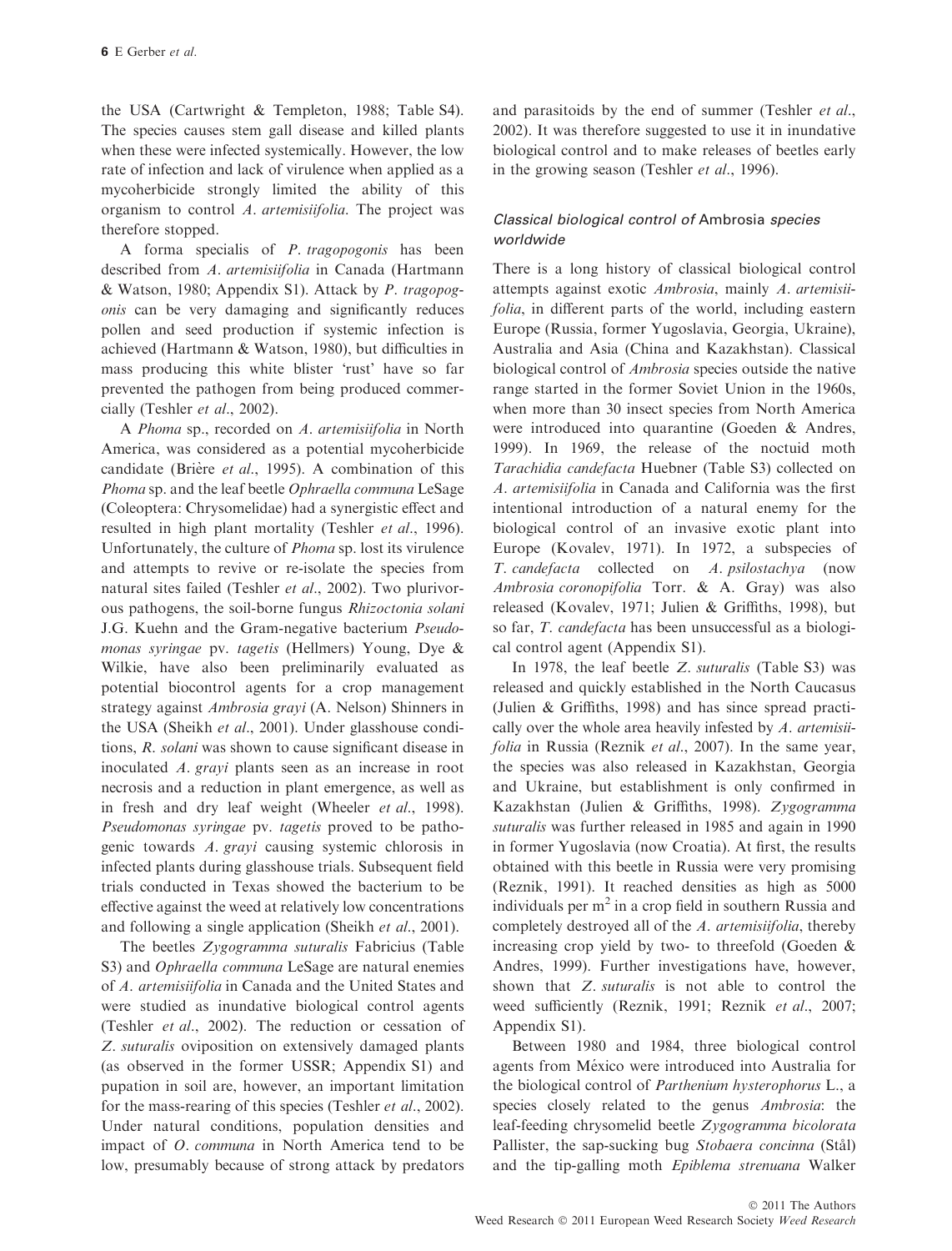(Table S3; McFadyen & Weggler-Beaton, 2000). All three insects also attack A. artemisiifolia, and in particular, E. strenuana is reported to reduce the size, abundance and pollen production of the weed. In 1990, Z. suturalis was introduced into Australia from the USA to increase A. artemisiifolia control, but the species failed to establish (Julien & Griffiths, 1998). Presently, A. artemisiifolia is considered under good control in south-eastern Queensland and northern New South Wales (Palmer et al., 2010). From an economic point of view (Page & Lacey, 2006), biological control of A. artemisiifolia is regarded as an outstanding success in Australia (Palmer et al., 2010).

Releases of Z. suturalis in China in 1985, both from Canada and from the former Soviet Union, resulted in establishment in some locations, but failed in others (Wan et al., 1995). The seed-feeding fly Euaresta bella (Loew) was introduced into China in the late 1980s, but as in Russia, this fly failed to establish (Zhou et al., 2009). In 1991, E. strenuana was introduced from Australia into China where additional host specificity tests were conducted (Wan et al., 1995). In contrast to results from tests conducted in Australia (McFadyen, 1992), E. strenuana was able to complete its development on a local sunflower variety tested (Wan et al., 1995), but the risk of E. strenuana causing economic damage to sunflowers was considered to be low (Appendix S1).

In addition to the deliberate releases of these biological control agents, the North American leaf beetle O. communa was accidentally introduced into Japan in the late 1990s (Yamanaka et al., 2007 and references therein). In 2001, it was also found in Jiangsu province in China (Zhang et al., 2005), from where good control of A. artemisiifolia populations is reported (Zhou et al., 2009). Recently, a mass-rearing programme was established with O. communa in China with the aim to use this agent for inundative application in severely invaded habitats (Zhou et al., 2009).

## Biological control options for Europe: learning from the past

While both the inundative and the system management approach are primarily aimed at crop weeds, the classical approach has traditionally and most successfully been used against invasive plants spreading over large areas of natural and semi-natural habitats, extensively managed agro-ecosystems or aquatic ecosystems (environmental weeds; Müller-Schärer & Schaffner, 2008). As outlined earlier, with the possible exception of distinct virulent strains of Puccinia xanthii as well as the two pathogens Phyllachora ambrosiae and Plasmopara halstedii, no natural enemy recorded on A. artemisiifolia and other exotic Ambrosia species in Eurasia so far appears to be sufficiently specific and/or damaging, particularly with regard to long-term and sustainable control. The apparent lack of a regular re-occurrence of epiphytotics by P. ambrosiae and P. halstedii (Kiss, 2007) raises the question whether they could be facilitated through artificial inundative application of these two fungal pathogens. However, neither of these fungi can be cultured in vitro; thus, their biology makes them presently unsuitable for mass production and application as a mycoherbicide. This renders a system management approach or an inundative application of European antagonists to control A. artemisiifolia in Europe unlikely and leaves either classical biological control or an inundative application of exotic organisms for managing A. artemisiifolia in Europe by biological means.

When developing a biological control approach as part of an integrated management programme against A. artemisiifolia in Europe, priority should be given to organisms with a narrow host range and that have the potential to either negatively impact the population growth rate of ragweed or to reduce ragweed biomass quickly. In terms of host specificity, one of the most critical issues is the close relatedness of the target to the commercially important sunflower, Helianthus annuus. As sunflower varieties might differ in their susceptibility to biological control candidates (Morin et al., 1993), several varieties need to be included in biosafety studies, especially those that occur in the regions where A. artemisiifolia is abundant and biological control agents are planned to be released. Only one plant species of the subtribe Ambrosiinae is considered native to Europe, A. maritima, which is furthermore restricted to the Mediterranean. Such a low number of very closely related native species increases the chance of finding 'safe' biological control agents (Pemberton, 2000). On the other hand, because of the observed high withinpopulation variation of A. artemisiifolia found in France (Genton et al., 2005), biological control agents should also be not too (genotype or host strain) specific to account for genetic differences among populations and to control all individuals in a population.

In terms of impact, flower-, pollen- and seed-feeding organisms or those that contribute to a reduction in seed output should be considered first when applying the classical biological control approach. This is because pollen production is the prime factor causing the high impact on human health and a reduction in seed output is likely to translate into reduced population densities and dispersal of annuals (Ramula et al., 2008). On the other hand, natural enemies that quickly reduce the biomass are expected to be especially suited for an inundative application to reduce crop losses because of competition (Müller-Schärer et al., 2000; Harrison et al., 2001). There is generally a lack of information on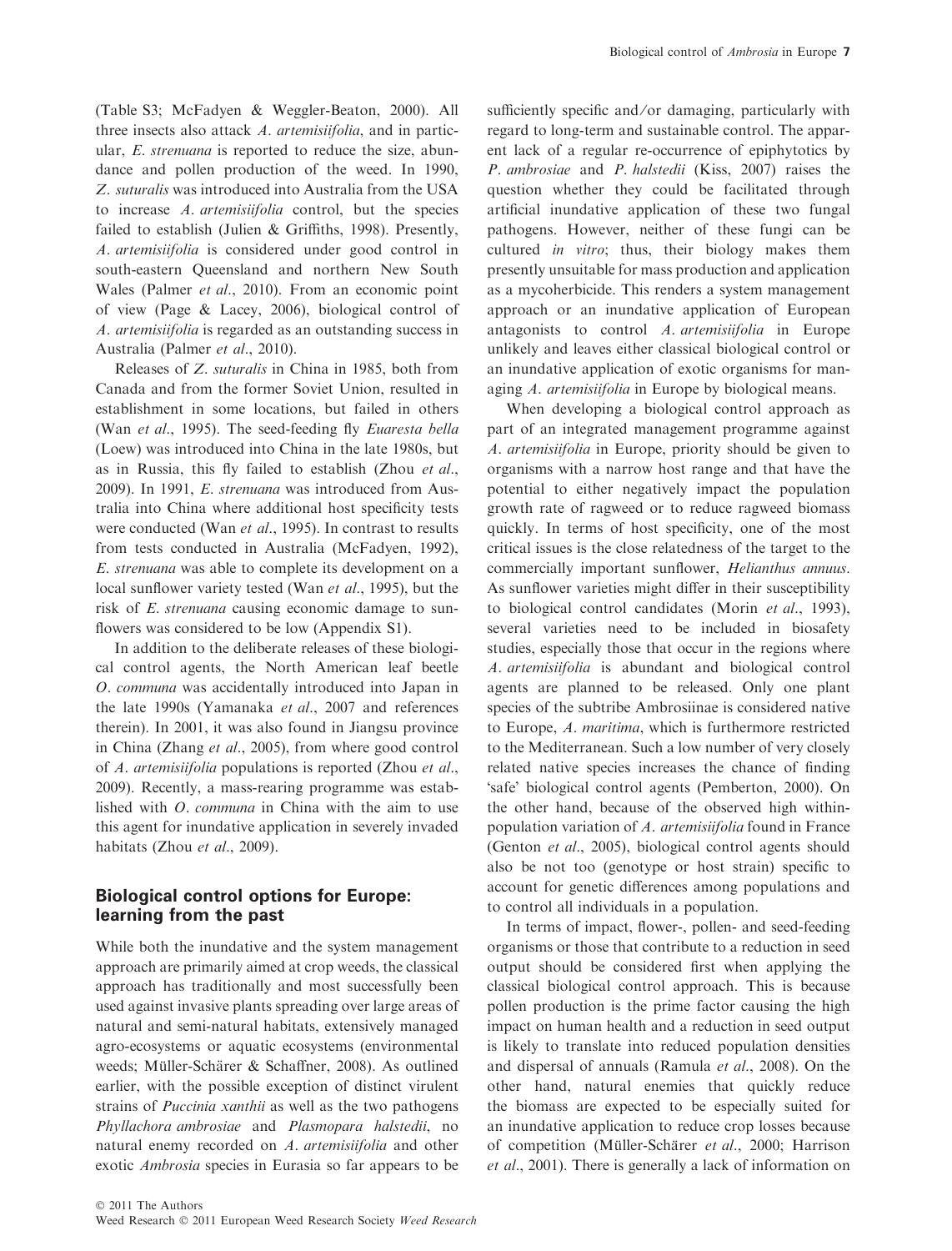whether ragweed specialists are able to reduce biomass of A. artemisiifolia quickly, but indirect evidence may come from congeners that are known to damage their host plants. Building on the information compiled earlier, we propose an outline to tackle biological control of A. artemisiifolia in Europe, involving both pathogens and insects and different biological control strategies for different habitats. Our prioritisation of potential biological control candidates for A. artemisiifolia is based on evidence of their narrow host range, their feeding niche and control efficacy, availability and suitability to rear, and past experience. This allowed us to identify 23 potential agents, seven of which were given first priority (Table 1 and Fig. 1).

## Redistribute insects already established as biological control agents in eastern Europe

The moth *Tarachidia candefacta* is well established in Russia but so far is considered an ineffective agent. Predation of the exposed larvae (Goeden & Andres, 1999) and unsuitable climatic conditions (Poltavsky & Artokhin, 2006) have been stated as potential reasons for its failure. While in the past, strong frosts might have limited population growth, Poltavsky and Artokhin (2006) observed increased numbers in Rostov-on-Don from 2003 onwards after a series of mild winters. Based on the criteria listed above, we give this species first priority for further studies (Table 1, Fig. 1). Prior to considering T. candefacta or any other insect tested in Russia for further relocation or for release in Europe, additional host specificity tests need to be conducted, in particular with native plant species in the family Asteraceae. At the time when these insects were released in Russia, the main emphasis of host specificity tests was placed on crop plants, assuring that the species would not attack cultivated species.

## Re-evaluate insect species tested and released in Russia that failed to establish

Three insect species, i.e. Euaresta bella, Trigonorhinus tomentosus (Say) and Zygogramma disrupta Rogers, were found to be sufficiently specific in host specificity tests conducted in Russia and were released, but did not establish (Julien & Griffiths, 1998). Additional releases of these insects should be attempted, in particular to establish Trigonorhinus tomentosus and E. bella, as these species occupy feeding niches exploited neither by native herbivores nor by the two established biological control agents T. candefacta and Z. suturalis in Russia. Larvae of E. bella develop in seeds, thereby directly reducing seed output. Trigonorhinus tomentosus feeds as adult and larva on pollen and could directly contribute to reduce

pollen load in the air. The third species, Z. disrupta, occupies a similar feeding niche as Z. suturalis. Additional efforts to establish this species could be considered, in case Z. disrupta does not display oviposition inhibition on damaged A. artemisiifolia as seen for Z. suturalis. We rank all these three species as first-priority control agents (Table 1, Fig. 1).

## Reconsider species that have been studied but, for different reasons, were never released

Zygogramma tortuosa Rogers, originally recorded from Ambrosia eriocentra Gray, was introduced for testing in quarantine in Russia, but was rejected because adults also fed on sunflower (reviewed in Goeden & Ricker, 1979). Goeden and Ricker (1979) found, however, that Z. tortuosa did not feed and females did not oviposit on sunflower in open field tests. Furthermore, first instar larvae transferred onto sunflowers were not able to complete their development. Zygogramma tortuosa might therefore be reconsidered as a biological control agent, in particular if it does not show a similar oviposition inhibition on damaged A. artemisiifolia as Z. suturalis. Of the three  $Zygogramma$  species listed in Table 1, we consider Z. disrupta as the most promising biological control candidate and give Z. tortuosa second priority.

Three cecidomyid flies, Contarinia partheniicola Cockerell and Rhopalomyia ambrosiae Gagné and the stem-mining Neolasioptera ambrosiae Felt (Table S3), are likely to be host specific and have therefore been proposed as potential biological control agents against A. artemisiifolia (Gagné, 1975). Another gall midge, Asphondylia ambrosiae Gagné, was originally considered for field release in Australia, but as its larvae feed on symbiotic fungi, a release of Asphondylia ambrosiae would require the simultaneous importation of the fungi, which makes the use of this cecidomyiid fly as a biological control agent rather unlikely (Goeden & Palmer, 1995). Neolasioptera larvae may also rely on symbiotic fungi, but C. partheniicola and Rhopalomyia ambrosiae are not considered to live in symbiosis with fungi (Skuhravá, pers. com.). However, these appear to be difficult to collect; despite repeated, intensive surveys in Texas and Florida, Rhopalomyia ambrosiae could not be relocated and only small numbers of C. partheniicola were found (Goeden & Palmer, 1995). Nevertheless, these Dipteran species may have some potential as biological control agents against A. artemisiifolia in Europe (Table 1).

#### Assessment of additional phytophagous organisms recorded on Ambrosia species in the native range

The list of organisms recorded from Ambrosia species in their native range is long, and several species appear to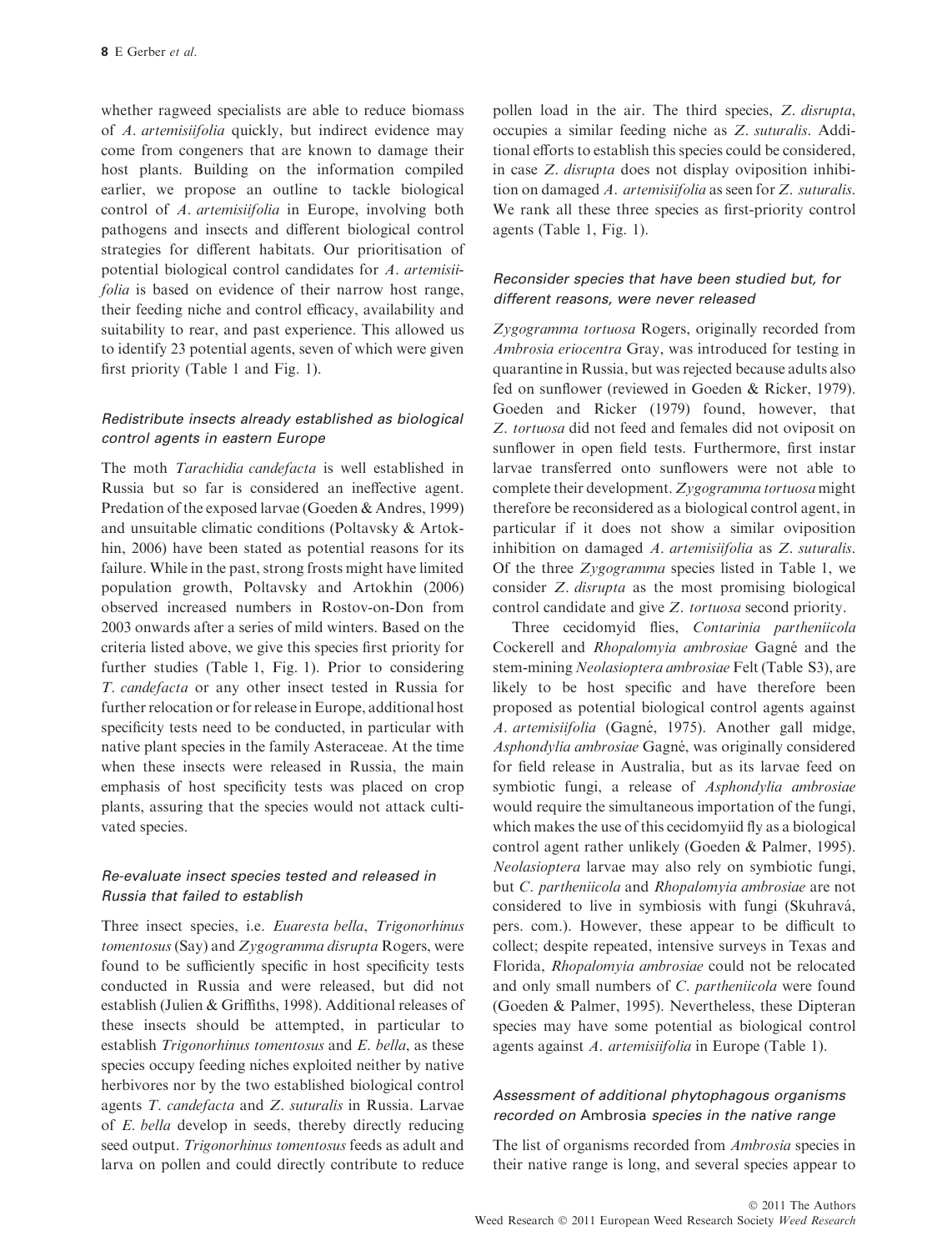Table 1 Host range, prioritisation and management approach for proposed biological control candidates against Ambrosia artemisiifolia in Europe (see text for details)

| Taxon                                                                              | Host range*                                    |                         |                                          |                        |                           |
|------------------------------------------------------------------------------------|------------------------------------------------|-------------------------|------------------------------------------|------------------------|---------------------------|
|                                                                                    | Field observations                             | Experimental<br>studies | Biosafety/feasibility                    | Priority<br>for Europe | Management<br>approach    |
| Insecta                                                                            |                                                |                         |                                          |                        |                           |
| Coleoptera                                                                         |                                                |                         |                                          |                        |                           |
| Ophraella slobodkini                                                               | <b>AMBEL</b>                                   | AMBEL, Ivafr            |                                          | 1                      | Classical/<br>inundative? |
| Smicronyx perpusillus                                                              | AMBEL                                          | ?                       |                                          | $\mathbf{1}$           | Classical                 |
| Smicronyx tesselatus                                                               | AMBEL, Ambrosia                                | ?                       | Attack of<br>Ambrosia maritima?          | $\overline{2}$         | Classical                 |
| Trigonorhinus tomentosust                                                          | Ambca, FRSCO,<br>Ambce, AMBDU,<br>AMBER        | AMBEL:                  | Attack of A. maritima?<br>Establishment? | $\mathbf{1}$           | Classical                 |
| Zygogramma bicolorata§                                                             | AMBEL, Parthenium                              | ?                       | Attack of A. maritima?                   | 2                      | Classical                 |
| Zygogramma disruptat                                                               | AMBEL                                          | AMBEL:                  | Establishment?                           | $\mathbf{1}$           | Classical                 |
| Zygogramma tortuosa†<br>Diptera                                                    | AMBER                                          | Ambrosia                | Attack of A. maritima?                   | $\overline{2}$         | Classical                 |
| Callachna gibba                                                                    | AMBEL, AMBPS                                   | ?                       | Attack of A. maritima?                   | $\overline{2}$         | Classical                 |
| Contarinia partheniicola                                                           | Ambca, FRSCO,<br>AMBDU, AMBER,<br>AMBPS, Parin | ?                       | Rare in native range?                    | $\overline{2}$         | Classical                 |
| Euaresta bellat                                                                    | AMBEL                                          | AMBEL;                  | Establishment?                           | 1                      | Classical                 |
| Euaresta toba                                                                      | AMBEL, AMBCU,<br>AMBTE                         | ?                       | Attack of A. maritima?                   | $\overline{2}$         | Classical                 |
| Rhopalomyia ambrosiae                                                              | AMBEL, AMBPS                                   | ?                       | Rare in native range?                    | 2                      | Classical                 |
| Hemiptera                                                                          |                                                |                         |                                          |                        |                           |
| Stobaera concinna§<br>Lepidoptera                                                  | AMBEL, Parthenium                              | ?                       | Attack of A. maritima?                   | 2                      | Classical                 |
| Adania ambrosiae                                                                   | FRSAC, AMBEL,<br>Ambca, AMBER,<br><b>AMBPS</b> | ?                       | Attack of A. maritima?                   | 2                      | Classical                 |
| Bucculatrix agnella                                                                | AMBEL                                          | ?                       | Attack of A. maritima?                   | 2                      | Classical                 |
| Schinia rivulosa                                                                   | AMBEL, AMBPS,<br>Ambrosia                      | $\overline{?}$          | Attack of A. maritima?                   | $\overline{2}$         | Classical                 |
| Tarachidia candefactat                                                             | AMBEL, FRSCO,<br><b>AMBPS</b>                  | AMBEL¶                  | Attack of A. maritima?                   | 1                      | Classical                 |
| Tischeria ambrosiaeella<br>Fungi                                                   | AMBEL, AMBTE                                   | ?                       | Attack of A. maritima?                   | $\overline{2}$         | Classical                 |
| Ascomycota<br>Dothideomycetes<br>Capnodiales<br>Mycosphaerellaceae                 |                                                |                         |                                          |                        |                           |
| Septoria ambrosiicola Speg.                                                        | Ambrosia                                       |                         | Attack of A. maritima?                   | 2                      | Classical/<br>inundative? |
| Septoria epambrosiae D.F. Farr                                                     | Ambrosia                                       |                         | Attack of A. maritima?                   | 2                      | Classical/<br>inundative? |
| Passalora ambrosiae (Chupp)<br>Crous & U. Braun                                    | Ambrosia                                       |                         | Attack of A. maritima?                   | 2                      | Classical                 |
| Passalora trifidae (Chupp)<br>U. Braun & Crous<br>Basidiomycota<br>Pucciniomycetes | Ambrosia                                       |                         | Attack of A. maritima?                   | 2                      | Classical                 |
| Pucciniales                                                                        |                                                |                         |                                          |                        |                           |
| Pucciniaceae<br>Puccinia xanthii Schwein.                                          |                                                |                         |                                          |                        | Classical                 |

\*Plant species: EPPO (Bayer) codes used when available (codes in capitals; see http://eppt.eppo.org/index.php); (A. = Ambrosia) FRSAC: A. acanthicarpa; AMBEL: A. artemisiifolia; Ambca: A. chamissonis; FRSCO: A. confertiflora; Ambce: A. chenopodiifolia; AMBCU: A. cumanensis; AMBDU: A. dumosa; AMBDE: A. deltoideae; AMBER: A. eriocentra; AMBPS: A. psilostachya (now A. coronopifolia); AMBTE: A. tenuifolia; Ivafr: Iva frutescens; Parin: Parthenium incanum.

!Tested as classical biological control agent against A. artemisiifolia.

§Released as classical biological control agent against Parthenium hysterophorus.

"According to tests conducted in Russia but no access to data.

–According to tests conducted in Russia (Kovalev, 1971).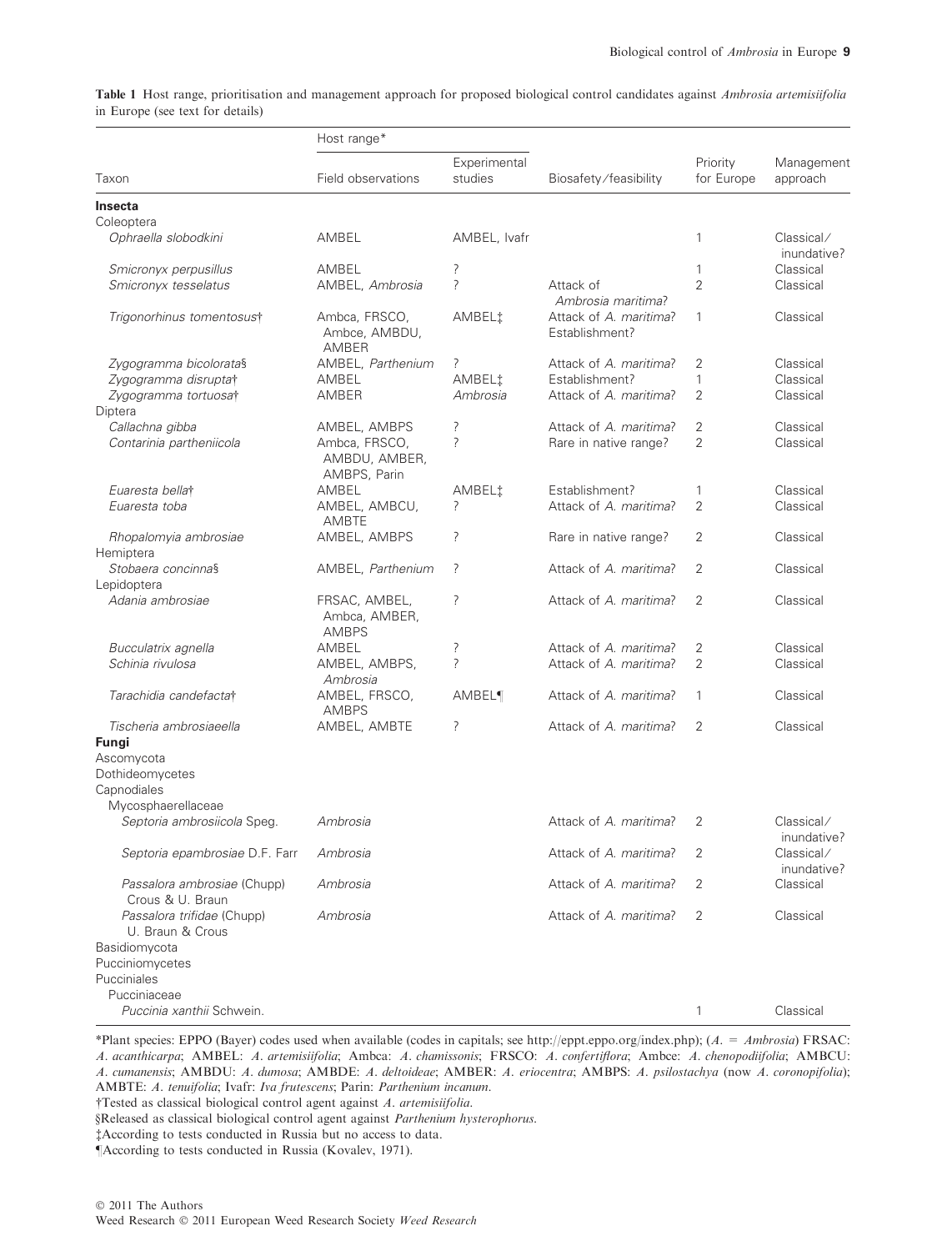

Fig. 1 Most promising candidate species for biological control of Ambrosia artemisiifolia in Europe and their feeding niche. Col., Coleoptera; Dip., Diptera; Lep., Lepidoptera; Bas., Basidiomycota.

have a narrow host range and are potentially of interest for biological control (Tables S3 and S4). However, Goeden and Palmer (1995) cautioned that the knowledge of the host range information on insects associated with Ambrosiinae might not prove to be reliable. Based on our prioritisation criteria given earlier, we propose several species associated with A. artemisiifolia in its native range to be considered as potential biocontrol agents for A. artemisiifolia (Table 1, Fig. 1) or potentially any of the other invasive Ambrosia species in Europe (Table S1).

#### Evaluation of invertebrates

The high number of species in the Curculionidae genus Smicronyx and the Lepidoptera genera Schinia, Bucculatrix and Epiblema recorded from Ambrosia species (Table S3) may indicate that speciation has occurred within the Ambrosiinae and consequently, narrow host associations can be expected. Furthermore, species in the genera Epiblema and Smicronyx have been reported to be successful biological control agents against Parthenium hysterophorus (McFadyen & Weggler-Beaton, 2000), indicating their potential as biological control agents for Ambrosia species. Of particular interest is the seed-feeding weevil, Smicronyx perpusillus Casey, which is only reported from A. artemisiifolia and to which we therefore give first priority (Table 1, Fig. 1).

Two additional species with a presumably narrow host range are the moth *Bucculatrix agnella* Clemens and the leaf beetle Ophraella slobodkini Futuyma, both of which feed on leaves. A closely related species of Bucculatrix agnella, Bucculatrix parthenica Bradley, was found to be specific enough to be released in Australia for the biological control of P. hysterophorus (McFadyen, 1992). Ophraella slobodkini is described only from A. artemisiifolia, but could also be reared on the closely related Iva frutescens L. in the laboratory (Futuyma, 1991). Larval survival was, however, lower and development time longer than on A. artemisiifolia, suggesting that this species is indeed more specific than O. communa that was accidentally introduced to China and Japan (Appendix S1). Provided O. slobodkini is as damaging as its congener, it might contribute to the control of A. artemisiifolia in Europe, using either the classical or the inundative approach (as with O. communa in China). We therefore give this species first priority. Previous experiences in biological control of A. artemisiifolia indicate that defoliators can be effective in controlling plant populations in the invaded range (Appendix S1).

In addition to these three species that seem to feed exclusively on A. artemisiifolia under field conditions, several other insect species are reported from A. artemisiifolia and also from other Ambrosia species in their native range (Table 1). These species could possibly be considered as biological control agents against A. artemisiifolia in Europe, if the risk of non-target attack on A. maritima, the only native congeneric species in Europe, turns out to be minimal. Moreover, several insect and mite species listed in Table S3, including the eriophyid mite Eriophyes boycei Keifer, which was also considered as a potential agent of A. artemisiifolia in the former Soviet Union but did not survive the transport (Goeden et al., 1974), have been recorded on other Ambrosia species, but not on A. artemisiifolia under field conditions. Some of these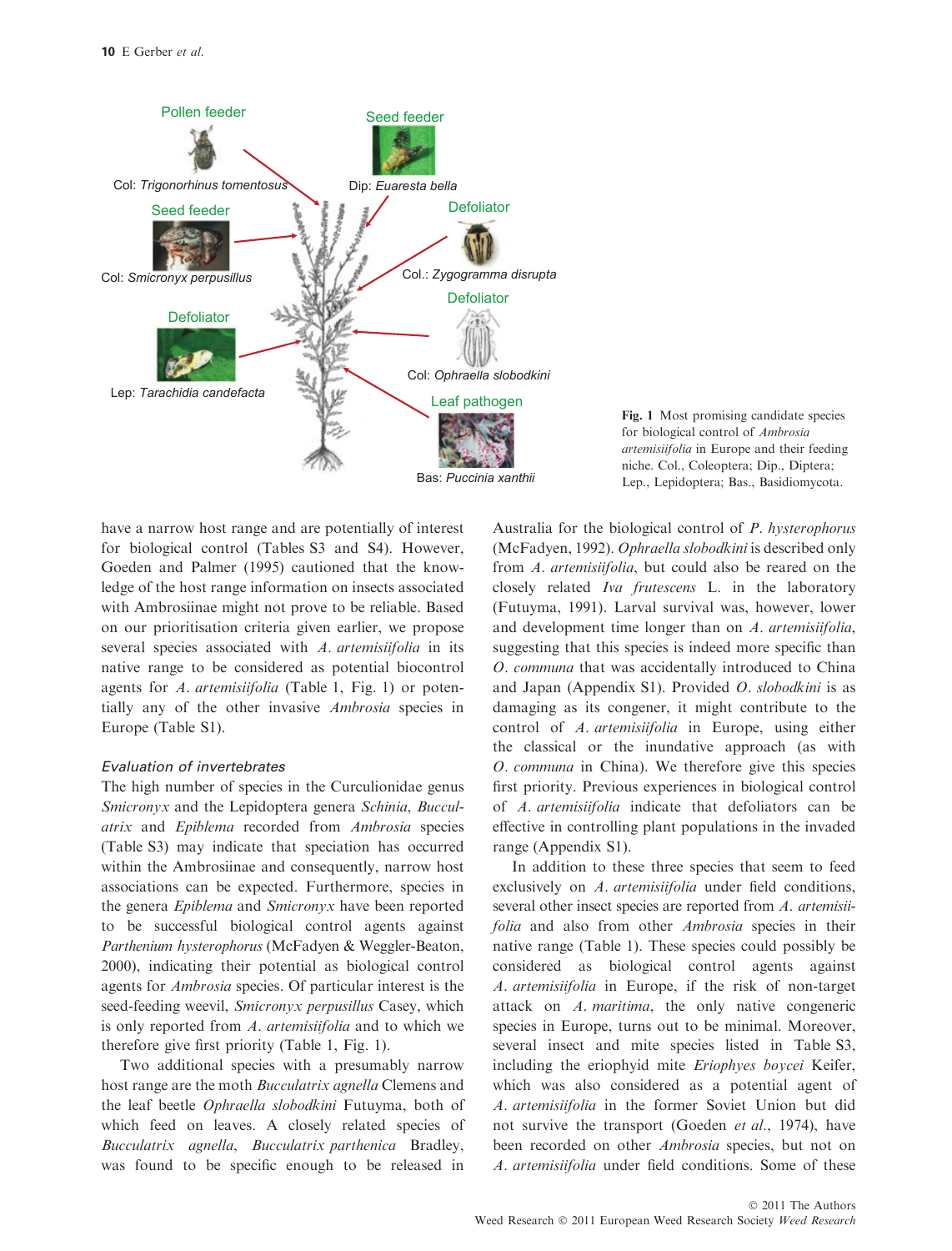herbivores may also have potential as biological control agents against A. artemisiifolia, provided that this plant species belongs to their fundamental host range.

#### Evaluation of fungal pathogens

The potential of pathogens to impact adversely on A. artemisiifolia and its pollen production was documented during naturally occurring epiphytotics of Phyllachora ambrosiae and P. halstedii observed in Hungary in 1999 and 2002 (Vajna et al., 2000; Vajna, 2002; Kiss et al., 2003).

Among the range of fungal pathogens known to attack Ambrosia species in their native range (see Table S4), the highly damaging rust fungus P. xanthii is the most promising candidate for biological control of A. artemisiifolia. The rust completes its life cycle on one of the host species, and while recorded from numerous genera of the Asteraceae (Hennen et al., 2005), individual rust populations or accessions within  $P$ . *xanthii* have shown a high degree of host specialisation. For example, an accession of P. xanthii collected on A. trifida in North America showed high specificity to its original host, but failed to infect A. artemisiifolia and X. strumarium; this accession was therefore named P. xanthii f. sp. ambrosiae-trifidae (Batra, 1981). Similarly, accessions of the rust originating from Xanthium species were shown to be non-infectious to A. artemisiifolia (Morin et al., 1993; Kiss, 2007). Accessions of P. xanthii from A. artemisiifolia collected in Texas (USA) in 1989 showed evidence of an equally high host specialisation; they proved to be highly pathogenic to an A. artemisiifolia biotype from Australia during initial evaluations, while failing to infect P. hysterophorus and Xanthium species (H.C. Evans, pers. comm.). The significant impact *P. xanthii* can have on its hosts has been documented in China when a sudden outbreak of P. xanthii f. sp. ambrosiae-trifidae on A. trifida caused serious die-back of infected plants in 2003 (Lu et al., 2004). In Australia, a strain of P. xanthii successfully controlled a number of highly invasive Xanthium species of the Noogoora burr complex (Morin et al., 1996). Based on the documented host specificity of individual P. xanthii accessions and their damaging impact, we give this rust first priority. Doubts have been cast on the potential of P. xanthii as a biocontrol agent for A. artemisiifolia, based on a lack of disease incidence following unsuccessful attempts to collect the rust on this host in North America in 2002 and 2003. However, these latest surveys included neither the region in Texas, where the most recent collections of this rust strain were made, nor the majority of other sites where previous herbarium material had been collected (Kiss, 2007).

The documented host range of S. ambrosiicola and S. epambrosiae, as well as of P. ambrosiae (synonym

Cercospora ambrosiae) and Passalora trifidae (Chupp) U. Braun & Crous (synonym Cercospora trifidae Chupp 1949), is restricted to the genus Ambrosia (Table S4). These fungal pathogens could be considered for biological control, if the risk of damage to A. maritima, the only European native congeneric species, was assessed as minimal. Based on this uncertainty, as well as a lack of data about the impact of the two Septoria and Passalora species on their Ambrosia hosts in the native range, we give them second priority. However, Septoria as well as Cercospora species have previously been evaluated and used against a number of invasive weed species and, in the case of Septoria passiflorae, applied inundatively to control banana poka vine, Passiflora tripartita var. tripartia, in Hawaii (Julien & Griffiths, 1998).

## New surveys in source regions matching specific European conditions

We expect that further explorations of the natural enemy complexes associated with A. artemisiifolia or closely related species will reveal new candidate species, or biotypes of known species (Tables S3 and S4), for the biological control of A. artemisiifolia in Europe.

Most biological control agents for A. artemisiifolia and A. trifida have so far been collected in the eastern United States and Canada, where both ragweed species occur. However, the genus Ambrosia covers a much larger geographical area, including different climatic zones. Targeting regions with climatic conditions comparable to those in the invaded range in Europe increases the chances that biological control agents will establish and persist. The richest source of natural enemies is probably the Sonoran desert region (i.e. in the south-western United States and northern México), the centre of origin and diversification of the genus Ambrosia (Harris & Piper, 1970). Surveys for phytophagous or pathogenic organisms in the Sonoran Desert have so far mainly been restricted to the state of California, and large areas remain unexplored (Goeden & Palmer, 1995). Natural enemies from the Sonoran desert itself might well be pre-adapted to warmer climates in Mediterranean Europe, e.g. the Rhone Valley, Northern Italy and some parts of the Balkans. These organisms are, however, unlikely to become adapted to more temperate or continental areas, except if they are collected at high elevations. The most likely regions to harbour cold-adapted specialised herbivore species are the mountains of México adjacent to the Sonoran desert (Harris & Piper, 1970) and ⁄ or areas at higher elevation in the northern part of México (Bohar  $& Vajna$ , 1996). Because of their eco-geographical separation from the southern parts of the United States through the Sonoran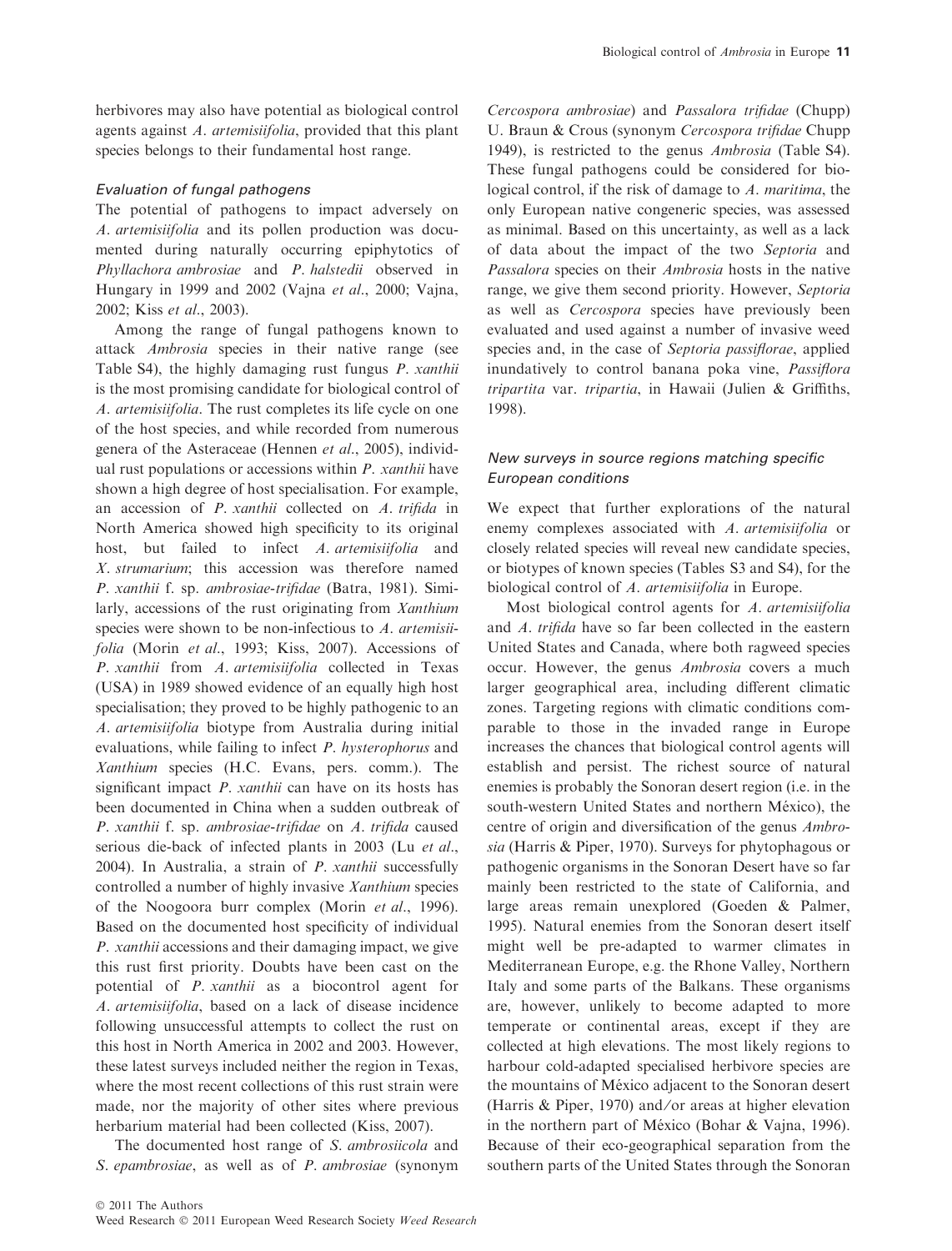desert, different organisms are likely to have evolved in these mountain ranges.

Early on in the history of biological control of Ambrosia species, mountain regions of South America were also highlighted as a potential source for climatically adapted phytophagous species for Canada and Europe (Harris & Piper, 1970). These regions are likely to have different natural enemy complexes because they are isolated from the Mexican mountain range by a tropical region. The presence of several Ambrosia species in mountain regions of South America originates from an early phylogenetic invasion, indicating that the genus might have been present there long enough to acquire specialist phytophages originating from the local fauna (Harris & Piper, 1970). Despite these recommendations by Harris and Piper (1970), few surveys have been conducted and little information is available on species associated with Ambrosia in South America. In 1975– 1976, McFadyen (1976) conducted limited surveys on insects associated with A. tenuifolia (later attributed to Ambrosia elatior, an accepted synonym of A. artemisiifolia) in northern Argentina and reported several potentially specific insect species from this area. Besides an undescribed Liothrips species (Appendix S1), two stem-mining beetles (Curculionidae and Cerambycidae) were sent to a quarantine facility in Canada, but the species entered diapause from which they failed to emerge and no host specificity tests could be conducted (Maw, 1981). The weevil Conotrachelus albocinereus Fiedler (Coleoptera, Curculionidae), which was collected from A. elatior in Argentina, was released in Australia as a biological control agent of Parthenium hysterophorus and has proven to be highly damaging to this weed (R. McFadyen, pers. comm.). Recent collections in warm temperate, mountainous areas of southern Brazil have revealed new pathogen records on A. artemisiifolia (H.C. Evans, pers. comm.), confirming the recommendations made by Harris and Piper (1970).

## **Outlook**

Reduction of the abundance and the spread of ragweed in Europe can only be achieved by reducing flowering, seed set and dispersal (both naturally and by human activities) at the local and regional scale. However, to mitigate crop losses because of competition with ragweed, ragweed biomass needs to be reduced quickly. Thus, with regard to biological control interventions, we see the need for a strategy with two approaches. First, a classical approach is needed for the widespread and highly infested non-crop areas, such as grassland, wasteland, roadsides and riverbanks, using mainly agents that reduce flowering, pollen production and seed set. A number of herbivores and pathogens associated with A. artemisiifolia in its native range are likely to have a very narrow host range that is restricted either to the target species itself or to a few species within the genus Ambrosia. Altogether, we identified 18 insect and 5 fungal pathogens to be promising candidates for a classical biological control approach, and of these, we prioritised six insect and one fungal pathogen species (Table 1, Fig. 1). Second, an inundative approach will be necessary for crop fields that suffer from ragweed infestations. Candidate biological control agents for mass-rearing and repeated releases against ragweed in Europe are the defoliator O. slobodkini or the fungus S. epambrosiae (Table 1). A combination of biological agents with other weed management tools will probably be needed to produce acceptable levels of overall weed control in crops (Müller-Schärer et al., 2000).

## Acknowledgements

We thank Paul Hatcher and two anonymous reviewers for comments on an earlier version of this manuscript. The study was partially funded by the National Centre of Competence in Research (NCCR) Plant Survival, the research programme of the Swiss National Science Foundation and the University of Fribourg (Pôle de Recherche). We also thank Monica Miller (Tarachidia candefacta), Dan Bahauddin (Smicronyx), Margarether Brummermann (Trigonorhinus tomentosus), Thomas Whelan (http://www.whelanphoto.com; Euaresta bella), Mike Quinn (TexasEnto.net; Zygogramma disrupta) and Doug Futuyma (Ophraella slobodkini) for allowing us to use their photographs or hand-drawings.

#### **References**

- ARMESTO JJ & PICKETT STA (1985) Experiments on disturbance in old-field plant communities: impact on species richness and abundance. Ecology 66, 230–240.
- BASSETT IJ & CROMPTON CW (1975) The biology of Canadian weeds 11. Ambrosia artemisiifolia L. and A. psilostachya DC. Canadian Journal of Plant Science 55, 463–476.
- BATRA SWT (1981) Puccinia xanthii forma specialis ambrosiatrifidae, a microcyclic rust for the biological control of giant ragweed, Ambrosia trifida (Compositae). Mycopathologia 73, 61–64.
- BOHAR G & VAJNA L (1996) Occurrence of some pathogenic fungi of common ragweed (Ambrosia artemisiifolia var. elatior) in Hungary. Novenyvedelem 32, 527–528 (in Hungarian).
- BRANDES D & NITZSCHE J (2007) Ecology, distribution and phytosociology of Ambrosia artemisiifolia L. in Central Europe. Tuexenia 27, 167–194.
- BREMER K (1994) Asteraceae: Cladistics and Classification. Timber Press, Portland, OR, USA.
- BRIÈRE SC, WATSON AK, PAULITZ TC & HALLETT SG (1995) First report of a Phoma sp. on common ragweed in North America. Plant Disease 79, 968.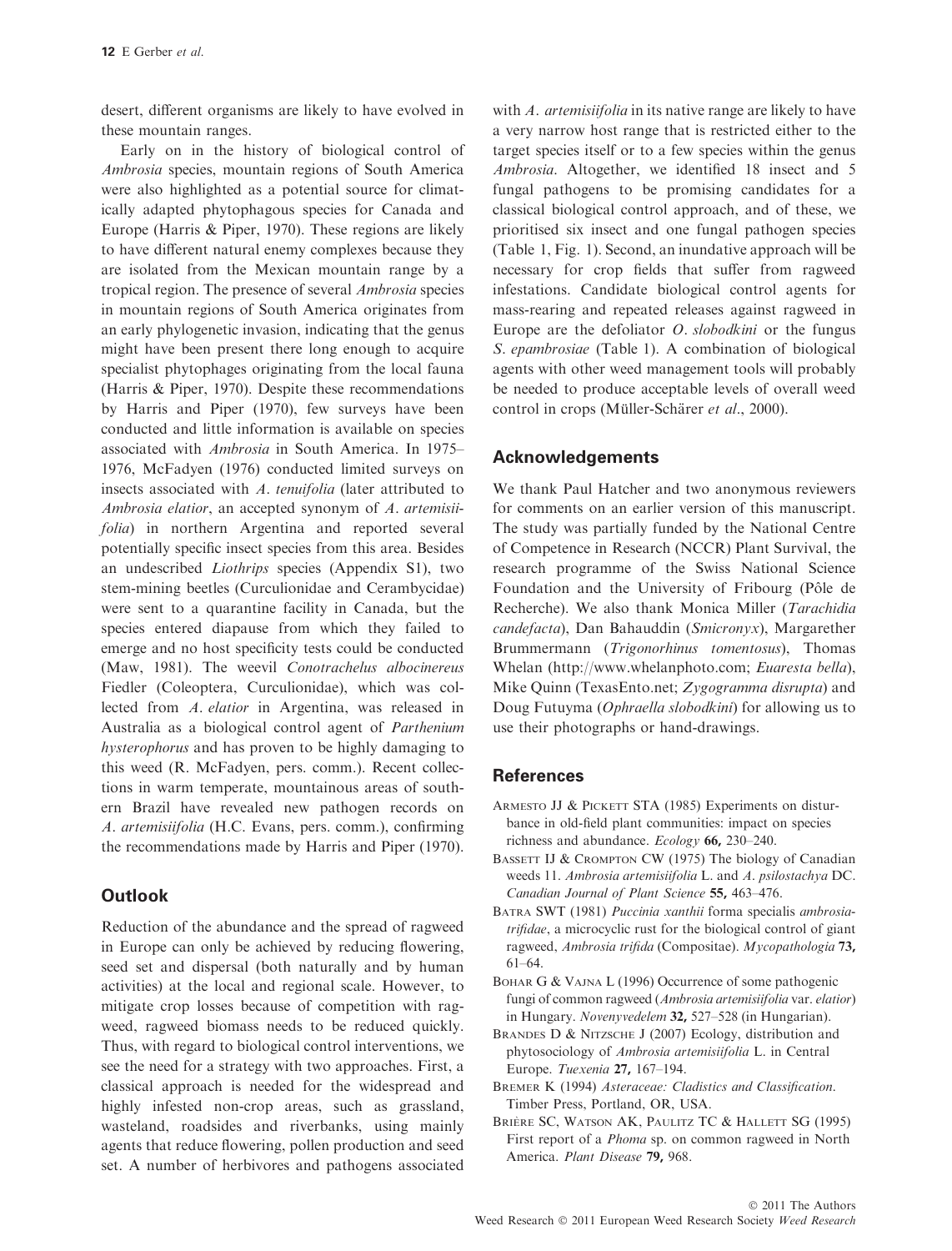BUTTENSCHØN RM, WALDISPÜHL S & BOHREN C (2009) Guidelines for management of common ragweed, Ambrosia artemisiifolia. Available at: http://www.EUPHRESCO.org (last accessed 18 October 2010).

CARTWRIGHT RD & TEMPLETON GE (1988) Biological limitations of Protomyces gravidus as a mycoherbicide for giant ragweed, Ambrosia trifida. Plant Disease 72, 580– 582.

COWBROUGH M (2006) Noxious weeds in Ontario. Ragweeds. Available at: http://www.omafra.gov.on.ca/english/crops/ facts/info\_ragweed.htm (last accessed 11 November 2009).

CSONTOS P, VITALOS M, BARINA Z & KISS L (2010) Early distribution and spread of Ambrosia artemisiifolia in Central and Eastern Europe. Botanica Helvetica 120, 75–78.

DAISIE (2009) Handbook of Alien Species in Europe. Springer, Dordrecht, the Netherlands.

ELLISON CA & BARRETO RW (2003) Prospects for the management of invasive alien weeds using co-evolved fungal pathogens: a Latin American perspective. Biological Invasions 6, 23–45.

EPPO (2009) European and Mediterranean Plant Protection Organization. Ambrosia psilostachya, Ambrosia trifida. Available at: http://www.eppo.org/QUARANTINE/ias\_pla nts.htm (last accessed 10 March 2011).

FARR DF & CASTLEBURY LA (2001) Septoria epambrosiae sp. nov. on Ambrosia artemisiifolia (common ragweed). Sydowia 53, 81–92.

FRENZ DA (1999) Comparing pollen and spore counts collected with the rotorod sampler and Burkard spore trap. Annals of Allergy, Asthma & Immunology 83, 341–349.

FRIEDMAN J & BARRETT SCH (2008) High outcrossing in the annual colonizing species Ambrosia artemisiifolia (Asteraceae). Annals of Botany 101, 1303–1309.

FUMANAL B, CHAUVEL B & BRETAGNOLLE F (2007a) Estimation of pollen and seed production of common ragweed in France. Annals of Agricultural and Environmental Medicine 14, 233–236.

FUMANAL B, CHAUVEL B, SABATIER A & BRETAGNOLLE F (2007b) Variability and cryptic heteromorphism of Ambrosia artemisiifolia seeds: what consequences for its invasion in France? Annals of Botany 100, 305–313.

FUMANAL B, GIROD C, FRIED G, BRETAGNOLLE F & CHAUVEL B (2008) Can the large ecological amplitude of Ambrosia artemisiifolia explain its invasive success in France? Weed Research 48, 349–359.

FUTUYMA DJ (1991) A new species of Ophraella Wilcox (Coleoptera: Chrysomelidae) from the southeastern United States. Journal of the New York Entomological Society 99, 643–653.

GAGNÉ RJ (1975) The gall midges of ragweed, Ambrosia, with descriptions of two new species (Diptera: Cecidomyiidae). Proceedings of the Entomological Society of Washington 77, 50–55.

GAUVRIT C & CHAUVEL B (2010) Sensitivity of Ambrosia artemisiifolia to glufosinate and glyphosate at various developmental stages. Weed Research 50, 503–510.

GBIF (2009) Global Biodiversity Information Facility: Ambrosia acanthicarpa. Available at: http://data.gbif.org/ (last accessed 10 November 2009).

GENTON BJ, SHYKOFF JA & GIRAUD T (2005) High genetic diversity in French invasive populations of common

ragweed, Ambrosia artemisiifolia, as a result of multiple sources of introduction. Molecular Ecology 14, 4275-4285.

GISD (2009) Global Invasive Species Database: Ambrosia artemisiifolia. Available at: http://www.issg.org/database/  $species/distribution.asp?si=1125&\text{fr}=\frac{1}{k}sts=sss&\text{lang}=\frac{1}{k}$ EN (last accessed 10 November 2009).

GOEDEN RD & ANDRES LA (1999) Three recent successes outside of North America. In: Handbook of Biological Control (ed. TW FISHER), 884–885. Academic Press, San Diego, CA, USA.

GOEDEN RD & PALMER WA (1995) Lessons learned from studies of the insects associated with Ambrosiinae in North America in relation to the biological control of weedy members of this group. In: Eighth International Symposium on Biological Control of Weeds, Canterbury, New Zealand (ed. RR SCOTT), 565-573. CSIRO, Melbourne, Australia.

GOEDEN RD & RICKER DW (1975) The phytophagous insect fauna of the ragweed, Ambrosia confertiflora, in Southern California. Environmental Entomology 4, 301–306.

GOEDEN RD & RICKER DW (1976) The phytophagous insect fauna of the ragweed, Ambrosia psilostachya, in Southern California. Environmental Entomology 5, 1169–1177.

GOEDEN RD & RICKER DW (1979) Life history of Zygogramma tortuosa Rogers on the ragweed, Ambrosia eriocentra (Gray) Payne, in southern California (Coleoptera: Chrysomelidae). Pan-Pacific Entomologist 55, 261-266.

GOEDEN RD, KOVALEV OV & RICKER DW (1974) Arthropods exported from California to the U.S.S.R. for ragweed control. Weed Science 22, 156–158.

GREUTER W (2006–2009) Compositae (pro parte majore). In:  $Composite$ . Euro + Med Plantbase – The Information Resource for Euro-Mediterranean Plant Diversity (eds W GREUTER &EVON RAAB-STRAUBE). Available at: http:// www.emplantbase.org/home.html (last accessed 19 May 2011),

GRIN (2009) USDA ARS National Genetic Resources Program. Germplasm Resources Information Network – (GRIN). Xanthium sibiricum. Available at: http://www. ars-grin.gov/cgi-bin/npgs/html/tax\_search.pl?Xanthium% 20sibiricum National Germplasm Resources Laboratory, Beltsville, Maryland (last accessed 10 November 2009).

HARRIS P & PIPER GL (1970) Ragweed (Ambrosia spp.: Compositae): its North American insects and the possibilities for its biological control. Commonwealth Institute of Biological Control Technical Bulletin 13, 117–140.

HARRISON SK, REGNIER EE, SCHMOLL JT & WEBB JE (2001) Competition and fecundity of giant ragweed in corn. Weed Science 49, 224–229.

HARTMANN H & WATSON AK (1980) Damage to common ragweed (Ambrosia artemisiifolia) caused by the white rust fungus (Albugo tragopogi). Weed Science 28, 632–635.

HENNEN JF, FIGUEIREDO MB, DE CARVALHO JR AA & HENNEN PG (2005) Catalogue of the species of plant rust fungi (Uredinales) of Brazil. Available at: http://www.jbrj.gov.br/ publica/uredinales/Brazil\_Catalogue1drevisado.pdf (last accessed 11 February 2011).

HULME PE, PYŠEK P, NENTWIG W & VILA M (2009) Will threat of biological invasions unite the European Union? Science 324, 40–41.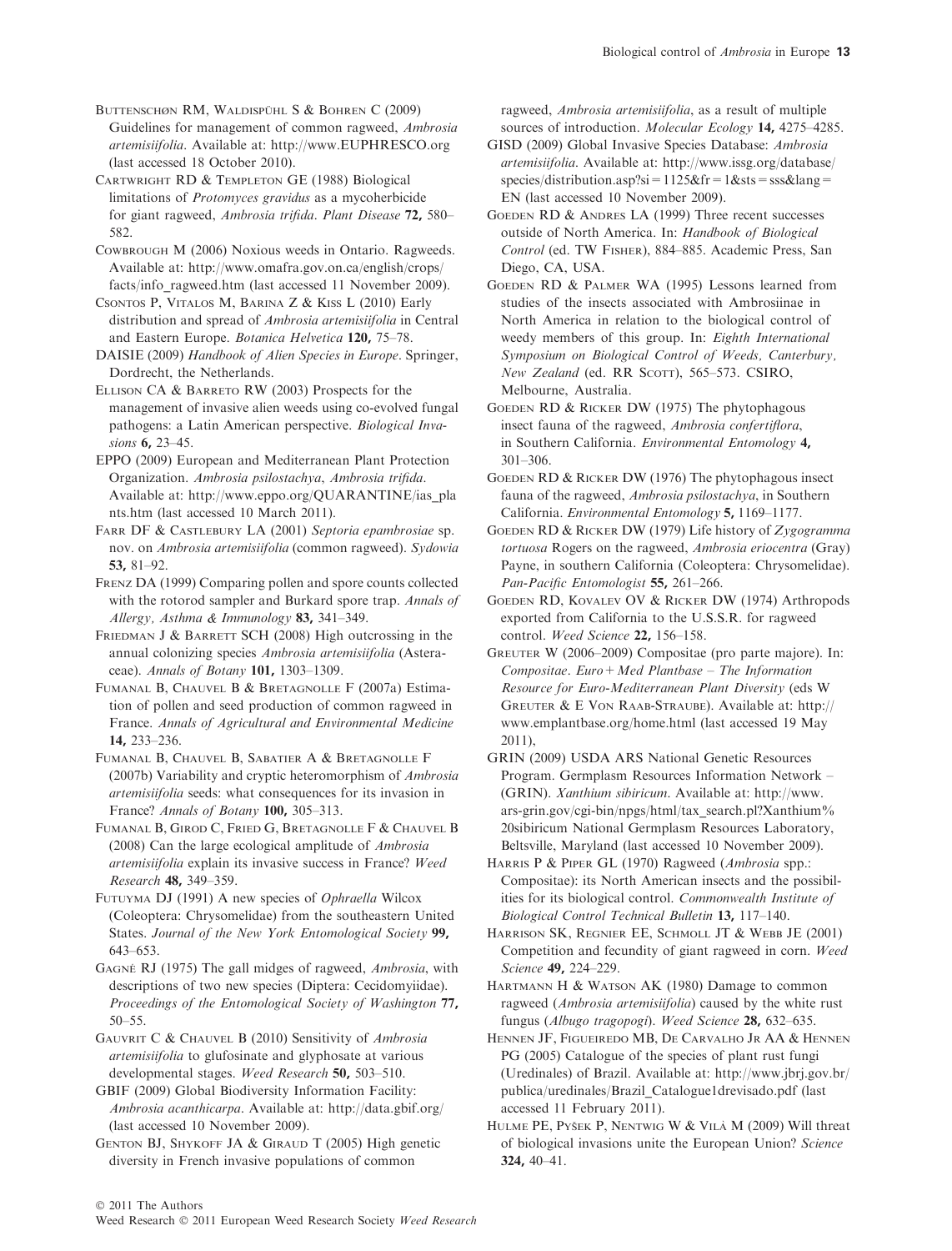HYVÖNEN T, GLEMNITZ M, RADICS L & HOFFMANN J (2011) Impact of climate and land use type on the distribution of Finnish casual arable weeds in Europe. Weed Research 51, 201–208.

ISHIKAWA Y, TAKANASHI T, KIM C, HOSHIZAKI S, TATSUKI S & HUANG Y (1999) Ostrinia spp. in Japan: their host plants and sex pheromones. In: Proceedings of the 10th International Symposium on Insect–Plant Relationships (ed. J HARDIE), 237–244. Kluwer Academic Publisher, Dordrecht, the Netherlands.

JÄGER S (2000) Ragweed (Ambrosia) sensitisation rates correlate with the amount of inhaled airborne pollen. A 14-year study in Vienna, Austria. Aerobiologia 16, 149–153.

JULIEN MH & GRIFFITHS MW (1998) Biological Control of Weeds – A Catalogue of Agents and Their Target Weeds, 4th edn. CABI Publishing, Wallingford, UK.

KAZINCZI G, BÉRES I, PATHY Z & NOVÁK R (2008) Common ragweed (Ambrosia artemisiifolia L.): a review with special regards to the results in Hungary: II. Importance and harmful effect, allergy, habitat, allelopathy and beneficial characteristics. Herbologia 9, 93–118.

KÉMIVES T, BÉRES I, REISINGER P et al. (2006) New strategy of the integrated protection against common ragweed (Ambrosia artemisiifolia L). Hungarian Weed Research and Technology 6, 5–50.

KETTUNEN M, GENOVESI P, GOLLASCH S et al. (2009) Technical Support to EU Strategy on Invasive Species (IAS): Assessment of the Impacts of IAS in Europe and the EU. Final module report for the European Commission. Institute for European Environmental Policy, Brussels.

KISS L (2007) Why is biocontrol of common ragweed, the most allergenic weed in Eastern Europe, still only a hope? In: Biological Control: A Global Perspective (eds C VINCENT, M GOETTEL &GLAZAROVITS), 80–91. CABI, Wallingford, UK.

KISS L, VAJNA L, BOHAR G et al. (2003) Phyllachora epidemic on common ragweed (Ambrosia artemisiifolia): a unique natural control phenomenon in Hungary in 1999. In: Workshop on Biocontrol of Weeds with Pathogens, Lincoln, New Zealand (eds G BOURDOT & S LAMOUREAUX), 17-18. AgResearch, Lincoln, New Zealand.

KOVALEV OV (1971) Phytophages of ragweeds (Ambrosia L.) in North America and their application in biological control in the USSR. Zoologicheskii Zhurnal 50, 199–209 (in Russian).

LU G-Z, YANG H, SUN X-D, YANG R-X & ZHAO Z-H (2004) Puccinia xanthii f. sp. ambrosiae-trifidae, a newly recorded rust taxon on Ambrosia in China. Mycosystema 23, 310–311.

MAW MG (1981) Ambrosia artemisiifolia L., common ragweed (Compositae). In: Biological Control Programmes Against Insects and Weeds in Canada 1869–1980 (ed. MA HULME), 111–112. Commonwealth Agricultural Bureaux (CAB), Slough, UK.

MCFADYEN R (1976) Report on a Survey of Insects Attacking Ambrosia tenuifolia in Tucuman, Argentina. Unpublished report. Commonwealth Institute of Biological Control, West Indian Station, Curepe, Trinidad.

MCFADYEN R (1992) Biological control against Parthenium weed in Australia. Crop Protection 11, 400–407.

MCFADYEN R & WEGGLER-BEATON K (2000) The biology and host specificity of Lyothrips sp. (Thysanoptera: Phlaeothripidae), an agent rejected for biocontrol of annual ragweed. Biological Control 19, 105–111.

MORIN L, AULD BA & BROWN J (1993) Host range of Puccinia xanthii and postpenetration development on Xanthium occidentale. Canadian Journal of Botany 71, 959–965.

MORIN L, AULD BA & SMITH HE (1996) Rust epidemics, climate and control of Xanthium occidentale. In: Proceedings of the IX International Symposium on Biological Control of Weeds (eds VC MORAN & JH HOFFMANN), 385-391. Stellenbosch, South Africa, University of Cape Town, South Africa.

MÜLLER-SCHÄRER H & SCHAFFNER U (2008) Classical biological control: exploiting enemy escape to manage plant invasions. Biological Invasions 10, 859–874.

MÜLLER-SCHÄRER H, SCHEEPENS PC & GREAVES MP (2000) Biological control of weeds in European crops: recent achievements and future work. Weed Research 40, 83–98.

PAGE AR & LACEY KL (2006) Economic Impact Assessment of Australian Weed Biological Control: Report to the CRC for Australian Weed Management. Technical Series 10. CRC for Australian Weed Management, Adelaide, Australia.

PALMER WA, HEARD T & SHEPPARD AW (2010) A review of Australian classical biological control of weeds programs and research activities over the past 12 years. Biological Control 52, 271–287.

PAYNE WW (1964) A re-evaluation of the genus Ambrosia (Compositae). Journal of the Arnold Arboretum 54, 401– 438.

PAYNE WW (1966) Notes on the ragweeds of South America with the description of two new species: Ambrosia pannosa and A. parvifolia (Compositae). Brittonia 18, 28–37.

PEMBERTON RW (2000) Predictable risk to native plants in weed biological control. Oecologia 125, 489–494.

POLTAVSKY AN & ARTOKHIN KS (2006) Trachidia candefacta (Lepidoptera: Noctuidae) in the south of European Russia. Phegea 34, 41–44.

PYŠEK P, LAMBDON PW, ARIANOUTSOU M, KÜHN I, PINO J & WINTER  $M$  (2009) Chapter 4 – Alien vascular plants of Europe. In: Handbook of Alien Species in Europe (eds DAISIE), 43–61. Springer, Dordrecht, the Netherlands.

RAMULA S, KNIGHT TM, BURNS JH & BUCKLEY YM (2008) General guidelines for invasive plant management based on comparative demography of invasive and native plant populations. Journal of Applied Ecology 45, 1124–1133.

REZNIK SY (1991) The effects of feeding damage in ragweed Ambrosia artemisiifolia (Asteraceae) on populations of Zygogramma suturalis (Coleoptera, Chrysomelidae). Oecologia 88, 204–210.

REZNIK SY, SPASSKAYA IA, DOLGOVSKAYA MY, VOLKOVITSH MG & ZAITZEV VF (2007) The ragweed leaf beetle Zygogramma suturalis F. (Coleoptera: Chrysomelidae) in Russia: current distribution, abundance and implication for biological control of common ragweed, Ambrosia artemisiifolia L. In: XII International Symposium on Biological Control of Weeds, La Grande Motte, France (eds MH JULIEN, R SFORZA, MC BON, HC EVANS, PE HATCHER, HE HINZ & BG RECTOR), 614–619. CAB International, Wallingford, UK.

RYBNICEK O & JÄGER S (2001) Ambrosia (Ragweed) in Europe. ACI International 13, 60–66.

SEIER MK, MORIN L, VAN DER MERWE M, EVANS HC & ROMERO A (2009) Are the microcyclic rust species Puccinia